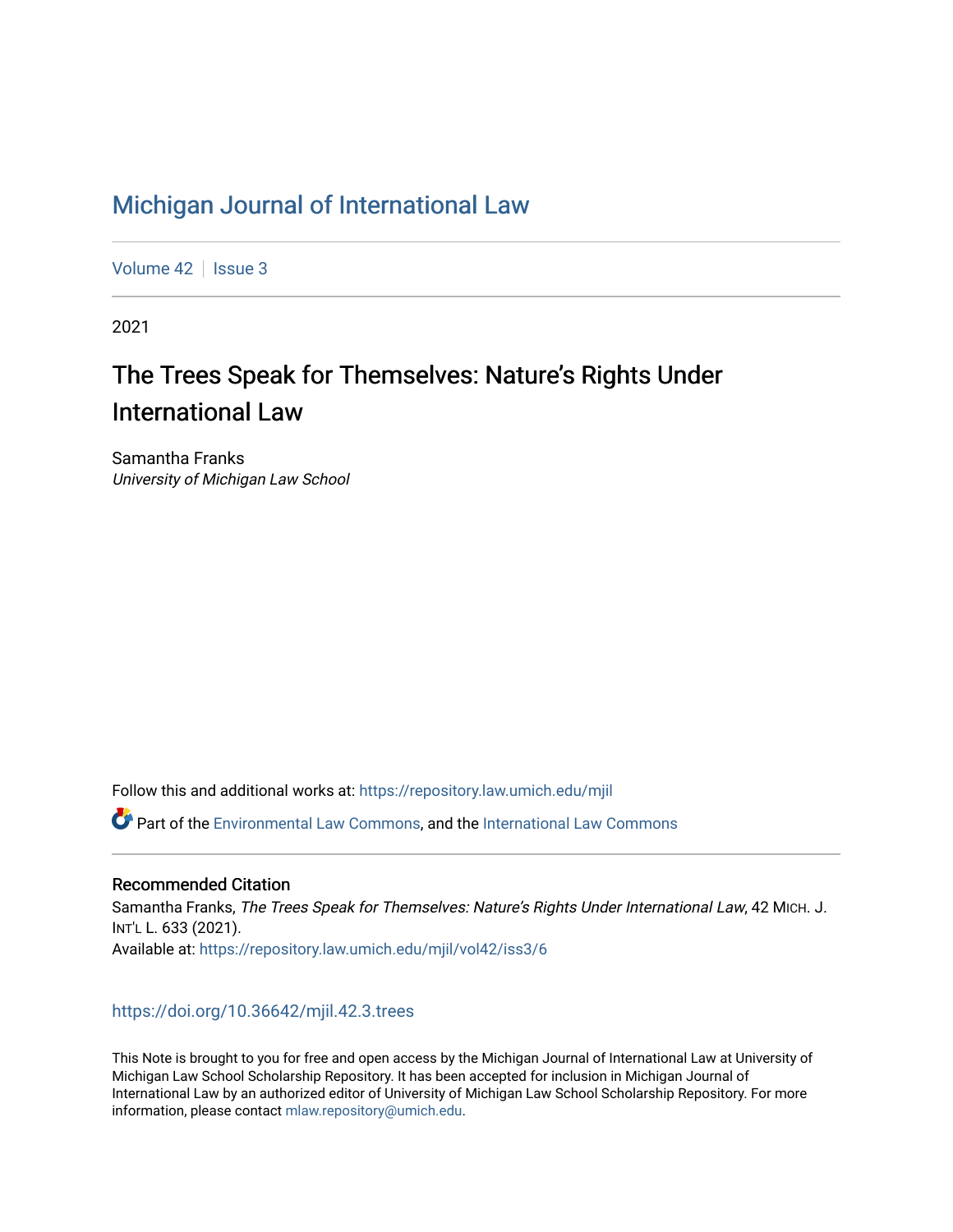## **THE TREES SPEAK FOR THEMSELVES: NATURE**'**S RIGHTS UNDER INTERNATIONAL LAW**

#### *Samantha Franks\**

#### I. Introduction

When Christopher Stone first published his controversial article, *Should Trees Have Standing?,* his idea that forests should have a voice in court was largely met with ridicule.<sup>1</sup> The concept was simple, albeit radical: Elements of nature, such as forests, rivers, and lakes, should not merely be regarded as property for humans to own.<sup>2</sup> Instead, they should be considered as independent legal actors with rights in their own name. While this might have been considered unorthodox, the concept was not new. Nature has long received legal standing in foreign court systems.<sup>3</sup> Even in the United States, indigenous communities have advocated for and lived by a similar worldview for centuries.<sup>4</sup> Despite Justice Douglas's wishful opining for a system in which environmental personhood could become a reality, Stone's proposal was handily dismissed by the U.S. Supreme Court's plurality in Sierra Club v. Morton.<sup>5</sup> Indeed, the idea seemed so absurd that the American Bar Association published a poem mocking the notion that nature could possess rights.<sup>6</sup> The rebuke to standing for nature was not contained to American legal circles; similar notions were summarily dismissal in the

 <sup>\*</sup> J.D., University of Michigan Law School (2021); M.S.C. in International Conflict Prevention and Peacekeeping, Durham University (2018). This paper benefited greatly from presentation at the American Society of International Law's 2020 Midyear Meeting. My sincerest thanks to Ellen Aldin, Kaley Hanenkrat and Katie Warshauer for their careful editing and enthusiastic support. Thank you as well to the incredible staff of the *Michigan Journal of International Law* for shepherding this piece to completion amid a global pandemic. And finally, thank you to my parents, for everything.

 <sup>1.</sup> Christopher D. Stone, *Should Trees Have Standing? — Toward Legal Rights for Natural Objects*, 45 S. CAL. L. REV. 450 (1972).

 <sup>2.</sup> *Id.* at 456.

 <sup>3.</sup> For further explanation, see *infra* note 96.

 <sup>4. &</sup>quot;Rights" are a traditionally Western concept, with its roots in a European conception of humanity. However, indigenous cultures have trended towards the adaptations of such a framework. *See, e.g.*, Hannah White, *Indigenous Peoples, the International Trend Toward Legal Personhood for Nature, and the United States,* 43 AM. INDIAN L. REV. 129 (2018).

 <sup>5.</sup> *See* Sierra Club v. Morton, 405 U.S. 727, 741–42 (1972).

 <sup>6.</sup> *See* John M. Naff, Jr., *Reflections on the Dissent of Douglas J., in* Sierra Club v. Morton, 58 AM. BAR ASS'N J. 820, 820 (1972) ("If Justice Douglas had his way/O come not that dreadful day/We'll be sued by lakes and hills/seeking a redress of ills.").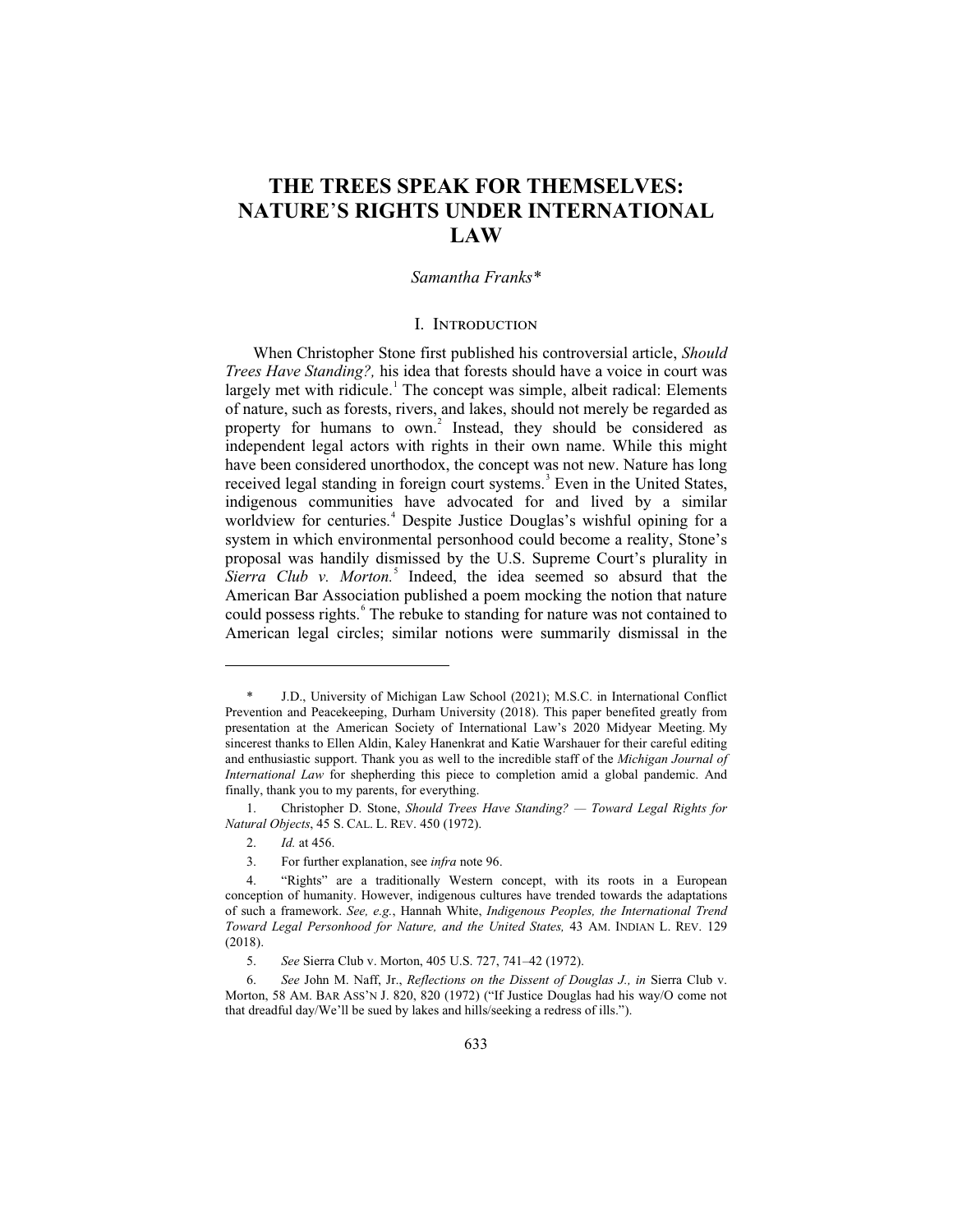international arena, with the call for a Universal Declaration of Nature's Rights from civil society groups going largely unheard. However, in the last two decades, the notion of environmental personhood has seen an explosion in popularity. It is time to reexamine the utility of the concept.

The philosophy of "Earth jurisprudence" underpins the legal notion of "nature's rights." Both concepts ask humans to recognize ecosystems and their elements as imbued with justiciable legal rights. The concept has become increasingly mainstream in the last five decades, driven largely by countries in South America and Africa, and by indigenous actors across the world.<sup>7</sup> As described by founding scholar Cormac Cullinan, Earth jurisprudence is "based on the idea that humans are only one part of a wider community of beings and that the welfare of each member of the community is dependent on the welfare of Earth as a whole."<sup>8</sup> Implementing nature's rights requires, "looking at law from the perspective of the whole Earth community and balancing the rights against one another . . . so that fundamental rights take precedent over less important ones."<sup>9</sup> While this notion has had powerful successes in domestic legislation across the world, the West's resistance to nature's rights remains stubbornly persistent, including at the United Nations. As a result, nature's rights have not featured prominently in discussions of international environmental law.

Meanwhile, the degradation of the natural world is rapidly accelerating. Despite over fifty years of international environmental treaties, the world is warming at an alarming rate. In 2009, the United Nations called on "all relevant organs" to strengthen their efforts in combatting climate change– but in the decade since, climate change has only intensified.<sup>10</sup> Traditional international environmental law ("IEL") has struggled to address the danger in a cohesive way. In January 2021, United Nations Secretary General António Guterres called for a revitalization of climate polices in the wake of the COVID-19's social and economic devastation, arguing that the global recovery to the virus, "offers the chance to change course, and put humanity on a path on which it is not in conflict with nature."<sup>11</sup> Practically, endorsing nature's rights could do just that.

 <sup>7.</sup> These countries are sometimes referred to as the "Global South." The phrase "Global South" refers broadly to the regions of Latin America, Asia, Africa, and Oceania. It is one of a family of terms, including "Third World" and "Periphery," that denote regions outside Europe and North America, mostly (though not all) low-income and often politically or culturally marginalized. The use of the phrase Global South marks a shift from a central focus on development or cultural difference toward an emphasis on geopolitical relations of power.

 <sup>8.</sup> Cormac Cullinan, *A History of Wild Law*, *in* EXPLORING WILD LAW: THE PHILOSOPHY OF EARTH JURISPRUDENCE 12, 13 (Peter Burdon ed., 2011)*.*

 <sup>9.</sup> *Id*.

 <sup>10.</sup> G.A. Res. 63/281, Climate Change and its Possible Security Implications, ¶ 10 (June 3, 2009).

 <sup>11.</sup> *COVID-19 Recovery Offers 'Chance to Change Course', Guterres Tells One Planet Summit*, UN NEWS (Jan. 11, 2021), https://news.un.org/en/story/2021/01/1081772.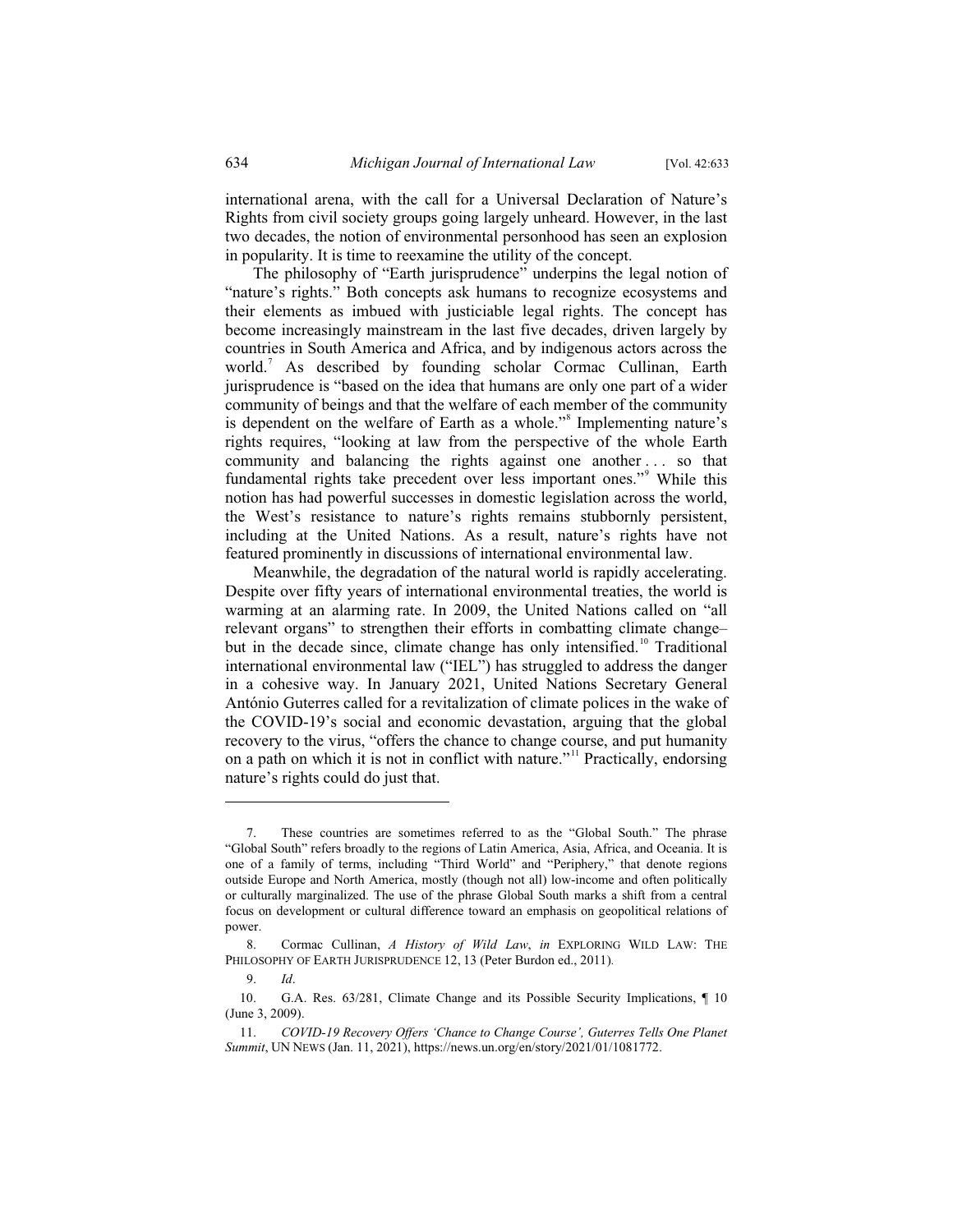#### Summer 2021] *The Trees Speak* 635

In May of 2018, the General Assembly began the onerous effort to knit together the disparate international documents regarding the global climate into a cohesive document, capable of reflecting all existing norms in international environmental law.<sup>12</sup> Over the next year, three working group sessions were held in an effort to create a Global Pact for the Environment ("Global Pact" or "Pact").<sup>13</sup> The idea began boldly, with hope for a binding treaty to solidify a variety of soft law norms, but that ambition fizzled at the most recent working group meeting.<sup>14</sup> Instead of a treaty, the group committed only to the creation of a nonbinding declaration to be proposed to the General Assembly in 2022.<sup>15</sup> As such, these efforts have largely been decried as a failure, and some have doubted whether the Pact should remain a priority of the General Assembly.<sup>16</sup> However, insisting upon failure is premature. "Soft law" plays a critical role in the development of international norms, particularly within environmental law.<sup>17</sup> Moreover, the United Nations has seen remarkable success with nonbinding documents before, most notably in the Universal Declaration of Human Rights  $("UDHR")$ <sup>18</sup>. Indeed, the decades-long call for an international document establishing nature's rights reflects a desire for a process similar to the one in which the UDHR codified human rights in international law.<sup>19</sup>

This note argues that the United Nations should center nature's rights in the upcoming Global Pact on the Environment, solidifying the patchwork of international environmental law and encouraging domestic protection of the environment. Part II explores the current state of international environmental law, outlining the ways in which the doctrine remains incomplete. Part III establishes that Earth jurisprudence is an effective method to fill the gaps existing within traditional international environmental law. Part IV emphasizes the importance of soft law in international law. It draws a parallel between the creation of the Universal Declaration of Human's Rights and a potential global Declaration of

 <sup>12.</sup> *Towards a Global Pact for the Environment*, U.N. ENV'T PROGRAMME, https:/ /www.unenvironment.org/events/conference/towards-global-pact-environment (last visited Feb. 25, 2021).

 <sup>13.</sup> *Id*.

 <sup>14.</sup> Stewart M. Patrick, *It's Time for a Global Pact for the Environment,* WORLD POL. REV. (Apr. 22, 2019), https://www.worldpoliticsreview.com/articles/27779/it-s-time-for-aglobal-pact-for-the-environment.

 <sup>15.</sup> *Towards a Global Pact for the Environment*, *supra* note 12.

 <sup>16.</sup> Patrick, *supra* note 14.

 <sup>17.</sup> Soft law is defined as a rule which has no legally binding force, but which is intended to influence international conduct. *See* Pierre-Marie Dupuy, *Soft Law and the International Law of the Environment*, 12 MICH. J. INT'L L. 420 (1991).

 <sup>18.</sup> Universal Declaration of Human Rights, G.A. Res. 217 (III) A, U.N. Doc. A/RES /217(III) (Dec. 10, 1948) [hereinafter UDHR].

 <sup>19.</sup> *See The World People's Conference on Climate Change and the Rights of Mother Earth***,** PWCCC (Apr. 22, 2010), https://pwccc.wordpress.com/support/.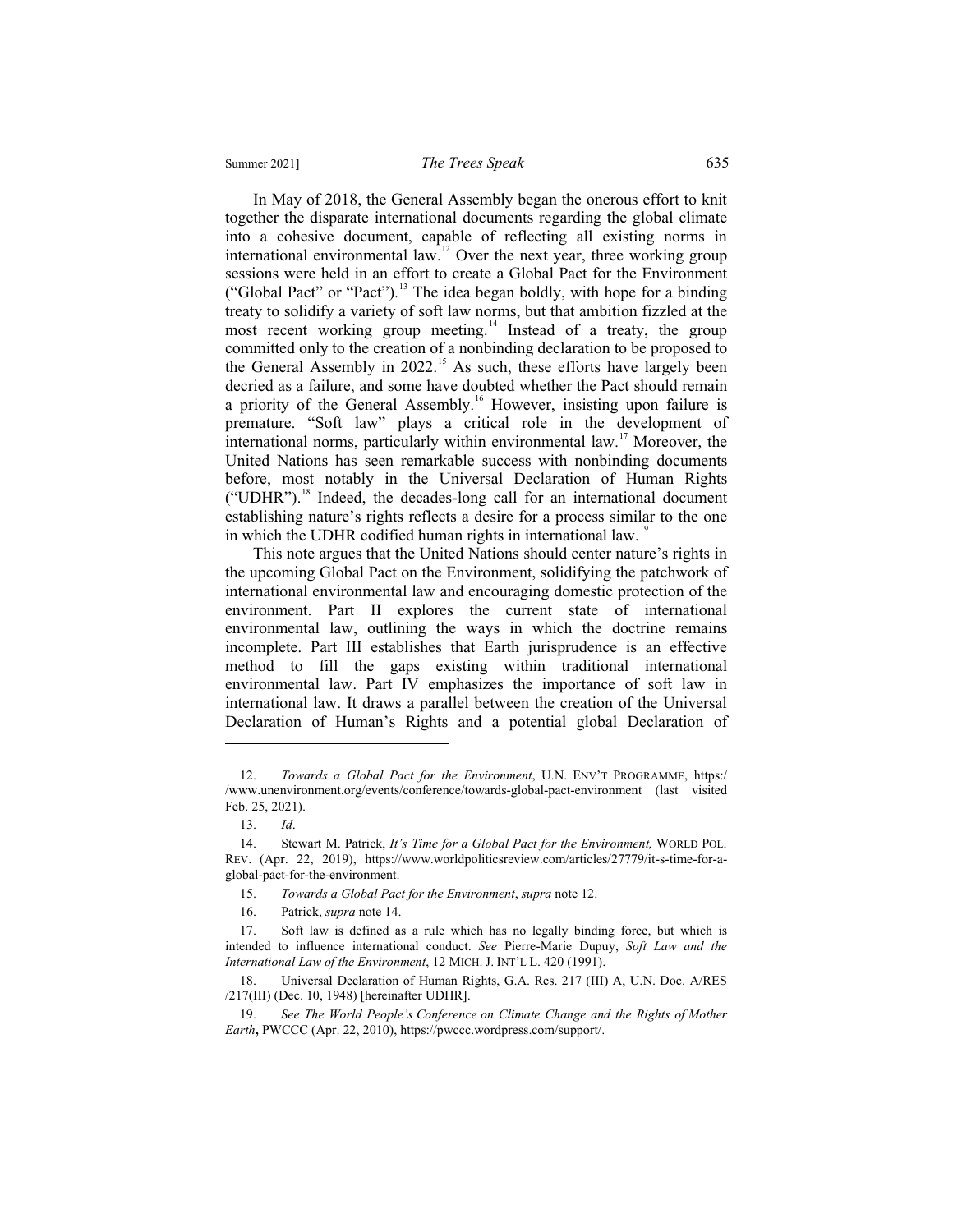Nature's Rights, thus establishing the possibility for a path forward for the Global Pact. Part V concludes.

#### II. The Existing State of International Environmental Law

The world is burning and humanity holds the match. 2020 was the hottest year in the hottest decade in humanity's history.<sup>20</sup> An increase in global temperatures has led to the melting of ancient glaciers, rapidly rising sea levels, heating of the oceans, and an increase in extreme weather patterns.<sup>21</sup> In 2018, the United Nations Intergovernmental Panel on Climate Change ("IPCC") estimated that the international community has just one decade left to reduce global greenhouse gas emissions to prevent even more significant damage.<sup>22</sup> If countries continue producing greenhouse gases at their current rate, Earth is predicted to warm three to five degrees Celsius by the end of this century.<sup>23</sup> An increase of only two degrees will likely bring deadly droughts, rising seas, and an extreme loss of biodiversity.<sup>24</sup> These are not the only threats to the environment; the world is currently facing a mass extinction of epic scale,<sup>25</sup> significant land degradation and desertification,<sup>2</sup> and an alarming loss of sources of freshwater.

The impact of these changes is not abstract. Climate change represents the singular greatest threat to humanity's future. It exacerbates global social and political conflicts, stoking armed violence and displacing millions of people.<sup>28</sup> It spawns hurricanes, fires, and floods, which ravage the

<sup>20</sup>**.** Oliver Milman, *2020 Was Hottest Year on Record by Narrow Margin, Nasa Says,*  GUARDIAN (Jan. 14, 2021), https://www.theguardian.com/environment/2021/jan/14/2020 hottest-year-on-record-nasa.

 <sup>21.</sup> *Id.*

 <sup>22.</sup> INTERGOVERNMENTAL PANEL ON CLIMATE CHANGE, GLOBAL WARMING OF 1.5 CELSIUS 6 (2018) [hereinafter IPCC Report].

 <sup>23.</sup> Press Release, World Meteorological Society, WMO Confirms 2019 as Second Hottest on Record (Jan. 15, 2020), https://public.wmo.int/en/media/press-release/wmoconfirms-2019-second-hottest-year-record.

 <sup>24.</sup> Lijing Cheng, John Abraham, Jiang Zhu, Kevin E. Trenberth, John Fasullo, Tim Boyer, Ricardo Locarini, Bin Zhang, Fujiang Yu, Liying Wan, Xingrong Chen, Xiangzhou Song, Yulong Liu & Michael Mann, *Record-Setting Ocean Warmth Continued in 2019*, 37 ADVANCES ATMOSPHERIC SCIS. 137, 140 (2020); *see also* IPCC Report, *supra* note 22, at 8.

 <sup>25.</sup> *See* ELIZABETH KOLBERT, THE SIXTH EXTINCTION 3 (2014); *see also* D. Jablonski, *The Biology of Mass Extinction: A Palaeontological View*, 325 PHIL. TRANSACTIONS ROYAL SOC'Y LONDON, SERIES B, BIOLOGICAL SCI. 357 (Nov. 6, 1989).

<sup>26</sup>*. Desertification, Degradation, and Drought*, UNITED NATIONS, https:/ /sustainabledevelopment.un.org/topics/desertificationlanddegradationanddrought (last visited Feb. 24, 2021).

<sup>27</sup>*. Freshwater Scarcity*, WORLD WILDLIFE F., https://www.worldwildlife.org/threats /water-scarcity (last visited Feb. 24, 2021).

 <sup>28.</sup> For a fuller description of "climate security," see, e.g., Mark P. Nevitt, *Climate Change: Our Greatest National Security Threat?,* JUST SEC. (Apr. 28, 2019), https:/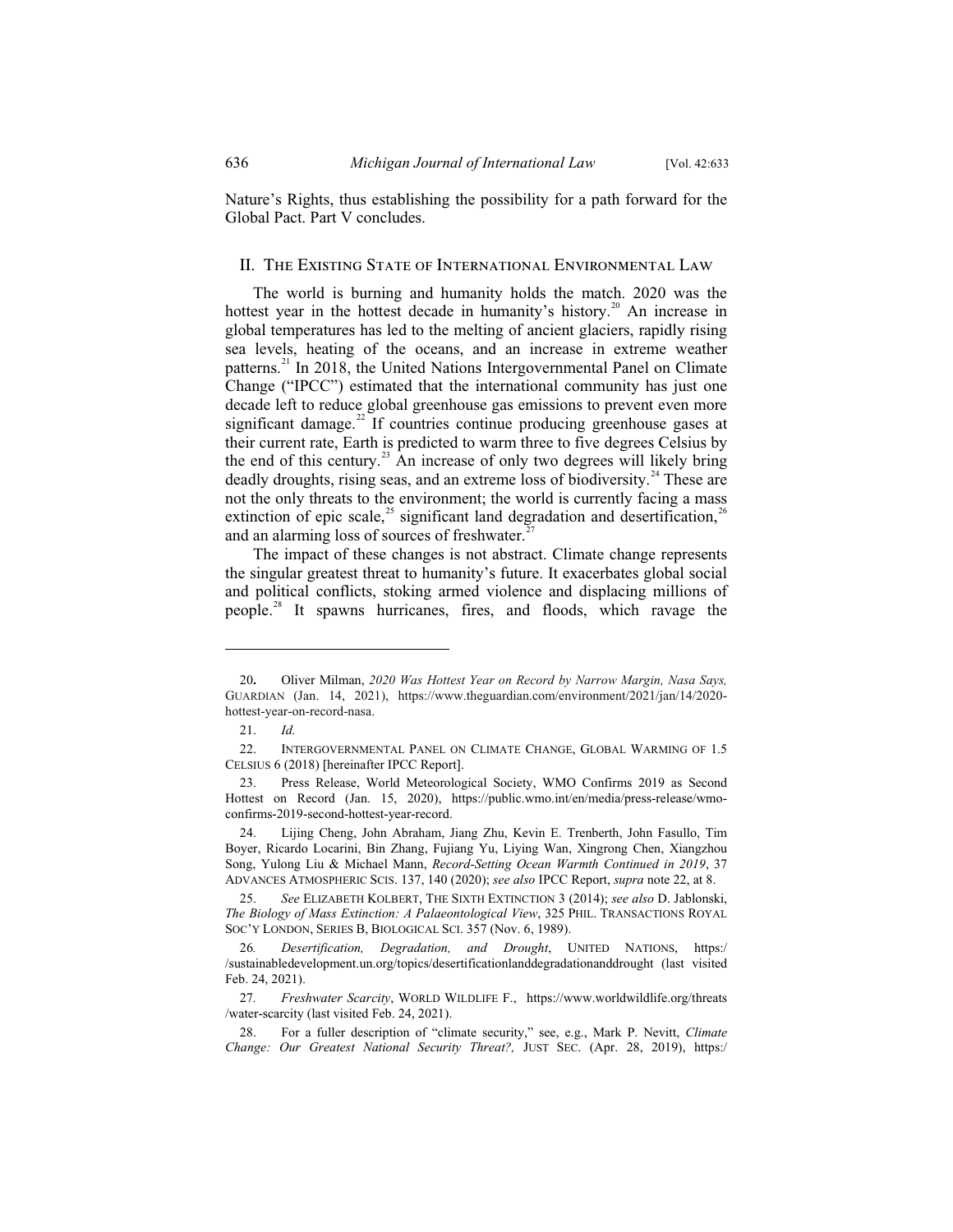$\overline{a}$ 

homelands of people across the world.<sup>29</sup> Other threats are less obvious, but no less severe. For example, as ecosystems collapse and animals are forced to migrate, the promulgation of pandemics becomes more likely, leading Dr. Anthony Fauci to warn that "a deadly barrage of pandemics" is likely approaching. $30$  Climate change's threat is one of global proportions – and yet, the international community has struggled for decades to find a cohesive strategy to fight against it.

This Part explores the current lack of international environmental governance. It begins by explaining the basic premises of international environmental law and provides an explanation of the primary environmental treaties. It then turns to trends in international customary law and explains why custom is not enough to combat climate change.

#### A*. The Current State of International Environmental Treaties*

It has been argued that there is no such thing as international environmental law ("IEL"), only international law applied to environmental harms.<sup>31</sup> While this is an overstatement, it is true that IEL is a relatively new concept. The foundation underpinning IEL itself contravenes the traditional concept of sovereignty, which has long been the bedrock of international law.<sup>32</sup> Under sovereignty theories, states claim the rights and responsibilities over their own land, which includes the right to use that land indiscriminately. More simply, "[s]tates have traditionally asserted the right to pollute at self-determined levels."33 And yet, all nations share the planet, and its care requires some semblance of a shared understanding of environmental protection. As a result, the last fifty years have seen an

<sup>/</sup>www.justsecurity.org/63673/climate-change-our-greatest-national-security-threat/ (referring to the twenty-first century as "the climate-security century.").

 <sup>29.</sup> IPCC Report, *supra* note 22; *see also Unnatural Disasters,* NAT'L WILDLIFE FED'N, https://www.nwf.org/Our-Work/Environmental-Threats/Climate-Change/Disasters, (Last visited Mar. 13, 2021).

 <sup>30.</sup> David M. Morens & Anthony S. Fauci, *Emerging Pandemic Diseases: How We Got COVID-19,* 182 CELL 1077 (2020).

 <sup>31.</sup> Ian Brownlie, *Preface, in* B.D. SMITH, STATE RESPONSIBILITY AND THE MARINE ENVIRONMENT: THE RULES OF DECISION (Ian Brownlie ed., Oxford Univ. Press 1988).

 <sup>32.</sup> Sovereignty is largely considered to be a fundamental cornerstone of international law. The international legal system is structured around the notion that states have the authority to govern themselves, and the international legal order was created largely to protect that governance. *See* JAMES CRAWFORD, PRINCIPLES OF PUBLIC INTERNATIONAL LAW 12–13 (8th ed. Oxford Univ. Press 2012).

 <sup>33.</sup> VED NANDA & GEORGE (ROCK) PRING, INTERNATIONAL ENVIRONMENTAL LAW AND POLICY FOR THE 21ST CENTURY 7 (Martinus Nijhof, 2d ed. 2012) (citing Edith Brown Weiss, *International Environmental Law: Contemporary Issues and the Emergence of a New World Order*, 81 GEO. L.J. 675, 704 (1993).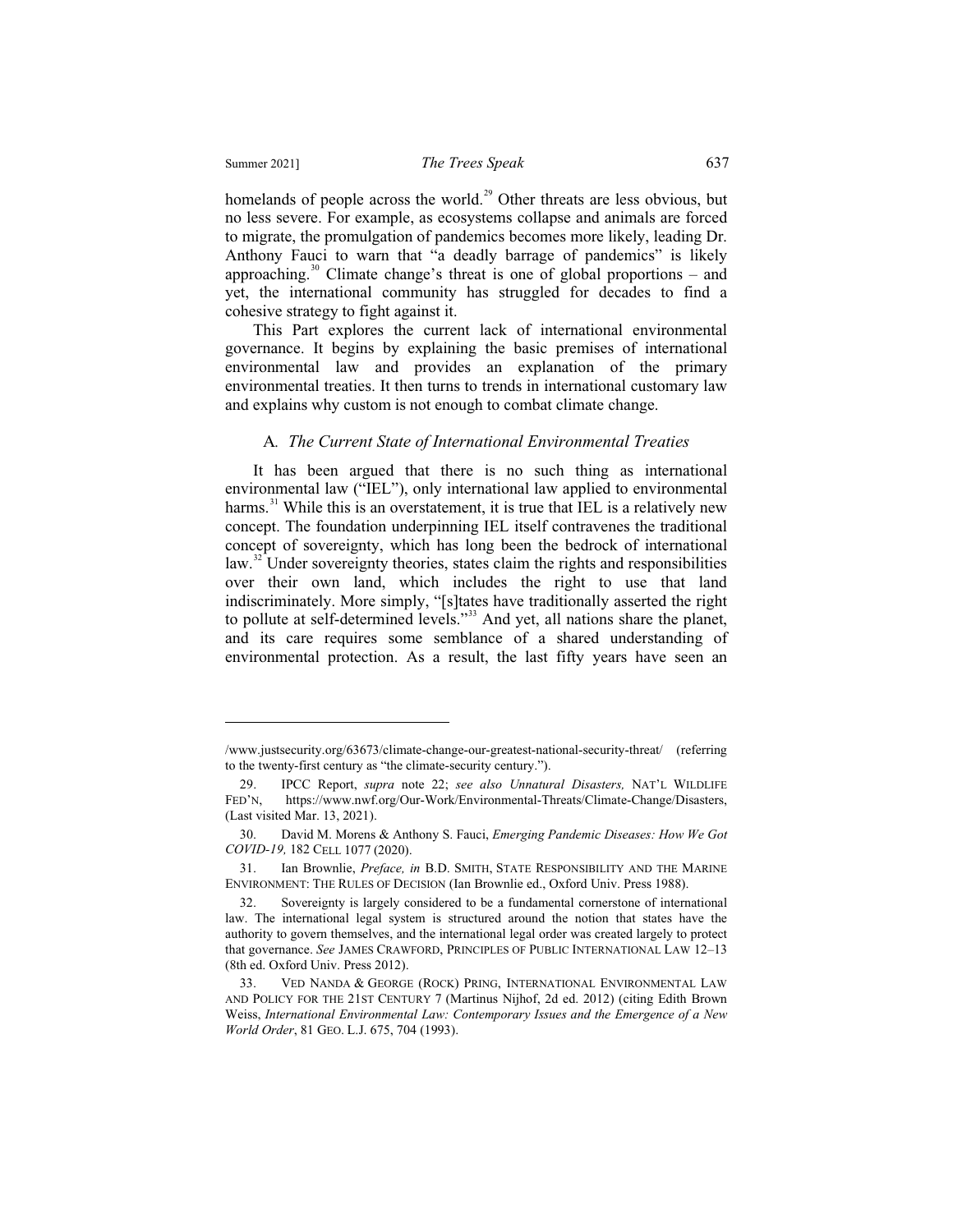increasing boom of IEL sources, most notably through a proliferation of treaty  $law.<sup>34</sup>$ 

As of 2020, IEL is constituted of over 200 separately established multilateral or bilateral environmental treaties, with no singular document recognizing definitive norms, rules, or standards.<sup>35</sup> Because IEL relies primarily upon treaties, the doctrine is largely a patchwork of specialized problems instead of one of concrete principles.<sup>36</sup> On their face, treaties create one of the most authoritative forms of international law: Once a nation signs a treaty, they are legally bound to obey that treaty's terms.<sup>37</sup> However, treaties tend to be issue specific, driven by certain needs in particular moments. For IEL, that movement began in the late 1960s when the world's scientists began to first understand the threats of global warming and climate change and mobilized for a system of legal protection.<sup>38</sup>

In 1968, the U.N. called for a global conference to address the growing environmental crisis. The U.N. Conference on the Human Environment was held in Stockholm four years later and resulted in the was the world's first major international environmental treaty, the Stockholm Declaration. The Declaration, created at the Conference, established the first granular commitments to "present and future generations."<sup>39</sup> It also created the politically binding Action Plan, which resulted in the development of the U.N. Environment Programme ("UNEP").<sup>40</sup> Through the Conference and the Declaration, global understanding of environmental threats dramatically increased, which resulted in the promulgation of specific treaties on a variety of environmental issues. Despite some successes, environmental damages continued to escalate across the world.

Two decades later, the U.N. convened another conference to address the growing threat of environmental degradation, this time in Rio de Janeiro, Brazil. The 1992 U.N. Conference on Environment ("UNCED") brought

 <sup>34.</sup> *Id*. at 9–10.

 <sup>35.</sup> Thomas Gehring, *Treaty-Making and Treaty Evolution*, *in* THE OXFORD HANDBOOK OF INTERNATIONAL LAW 469, 475 (Daniel Bodansky, Jutta Brunnée, & Ellen Hey eds., Oxford Univ. Press 2008).

 <sup>36.</sup> *See* Patrick *supra* note 14.

 <sup>37.</sup> CRAWFORD, *supra* note 32, at 16. The well-known and well-respected principle of *pacta sunt servanda* is a cornerstone of international law, establishing that agreements must be kept. This is further evaluated in the Vienna Convention on the Law of Treaties. Vienna Convention on the Law of Treaties art. 32, *opened for signature* May 23, 1969, 1155 U.N.T.S. 331.

 <sup>38.</sup> *See* NATHANIEL RICH, LOSING EARTH: A RECENT HISTORY (2019).

 <sup>39.</sup> U.N. Conference on the Human Environment, *Stockholm Declaration on the Human Environment*, ¶ 6, U.N. Doc. A/CONF. 48/14 (June 4–16, 1972) [hereinafter *Stockholm Declaration*].

 <sup>40.</sup> UNEP is the primary United Nations branch regulating environmental issues. *See Conferences on the Environment and Sustainable Development*, U.N. ENVIRONMENT PROGRAMME, https://www.un.org/en/conferences/environment (last visited at Feb. 27, 2021).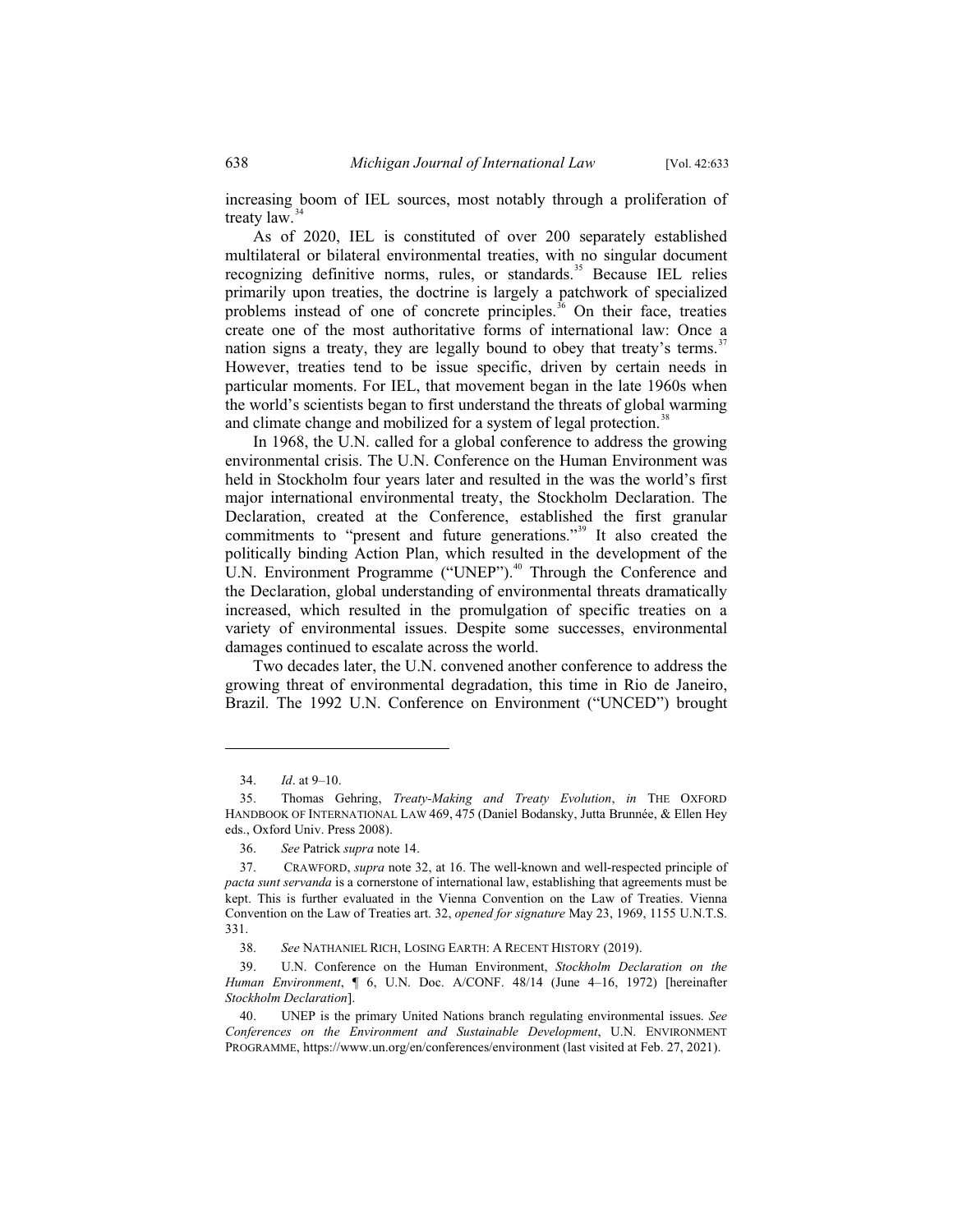172 states together to develop another overarching treaty.<sup>41</sup> From the beginning, tension between developed and developing states regarding the balance between environmental protections and sustainable development threatened the enterprise.<sup>42</sup> The resulting Rio Declaration on Environment and Development attempted to balance environmental protection and economic development, thus beginning the trend towards so-called "sustainable development."<sup>43</sup> UNCED also formed the first politically binding environmental action program for the twenty-first century, termed Agenda 21.<sup>44</sup> Among other things, Agenda 21 encouraged the development of national legislation to implement international environmental standards on the domestic level.45 This agenda led to a widespread passage of domestic laws attempting to regulate the environment, but implementation and enforcement of these laws remains uneven at best.<sup>46</sup>

The principles established in the Stockholm and Rio Declarations have failed to encompass the vast categories of problems enshrined within IEL. As a result, IEL has largely been advanced by smaller, more finite agreements. Instead of creating an umbrella treaty to direct the trajectory of the field, as international human rights, $47$  or international trade law has, $48$ most existing environmental treaties frequently rely upon "an explicit stepby-step approach that does not aim at the comprehensive solution of a larger problem at once, but at the rapid conclusion of a set of initial instruments."<sup>49</sup> This has made IEL a dynamic but porous field.

As the twenty-first century enters its third decade, the world faces many of the same environmental dangers that it did in 1968. Very little has changed in legal landscape the last few decades, even as the environment has worsened; in fact, "[n]early everything we understand about global warming was understood in 1979."<sup>50</sup> Meanwhile, the international community's progress has stalled. The Paris Agreement, widely lauded at its inception as integral to the world's future environmental health, has largely

 <sup>41.</sup> SEAN MURPHY, PRINCIPLES OF INTERNATIONAL LAW 418 (2d ed. 2012).

 <sup>42.</sup> *Id*. at 419.

 <sup>43.</sup> *See* United Nations Conference on Environment and Development, *Rio Declaration on Environment and Development*, U.N. Doc. A/CONF.I51/26 (Vol. I) (June 3–14, 1992) [hereafter *Rio Declaration*].

 <sup>44.</sup> *See* MURPHY, *supra* note 41, at 419.

 <sup>45.</sup> *Id*.

 <sup>46.</sup> U.N. ENVIRONMENT PROGRAMME, ENVIRONMENTAL RULE OF LAW: FIRST GLOBAL REPORT viii, 98 (2019) [hereinafter GLOBAL REPORT].

 <sup>47.</sup> UDHR, *supra* note 18, art. 1; *see also infra* Part IV.A for a further discussion of the role of the UDHR in creating human rights law.

 <sup>48.</sup> Marrakesh Agreement Establishing the World Trade Organization, Apr. 15, 1994, 1867 U.N.T.S. 187, 33 I.L.M. 1153.

 <sup>49.</sup> Gehring*, supra* note 35, at 9.

 <sup>50.</sup> NATHANIEL RICH, LOSING EARTH, A RECENT HISTORY 3 (Picador, 2019).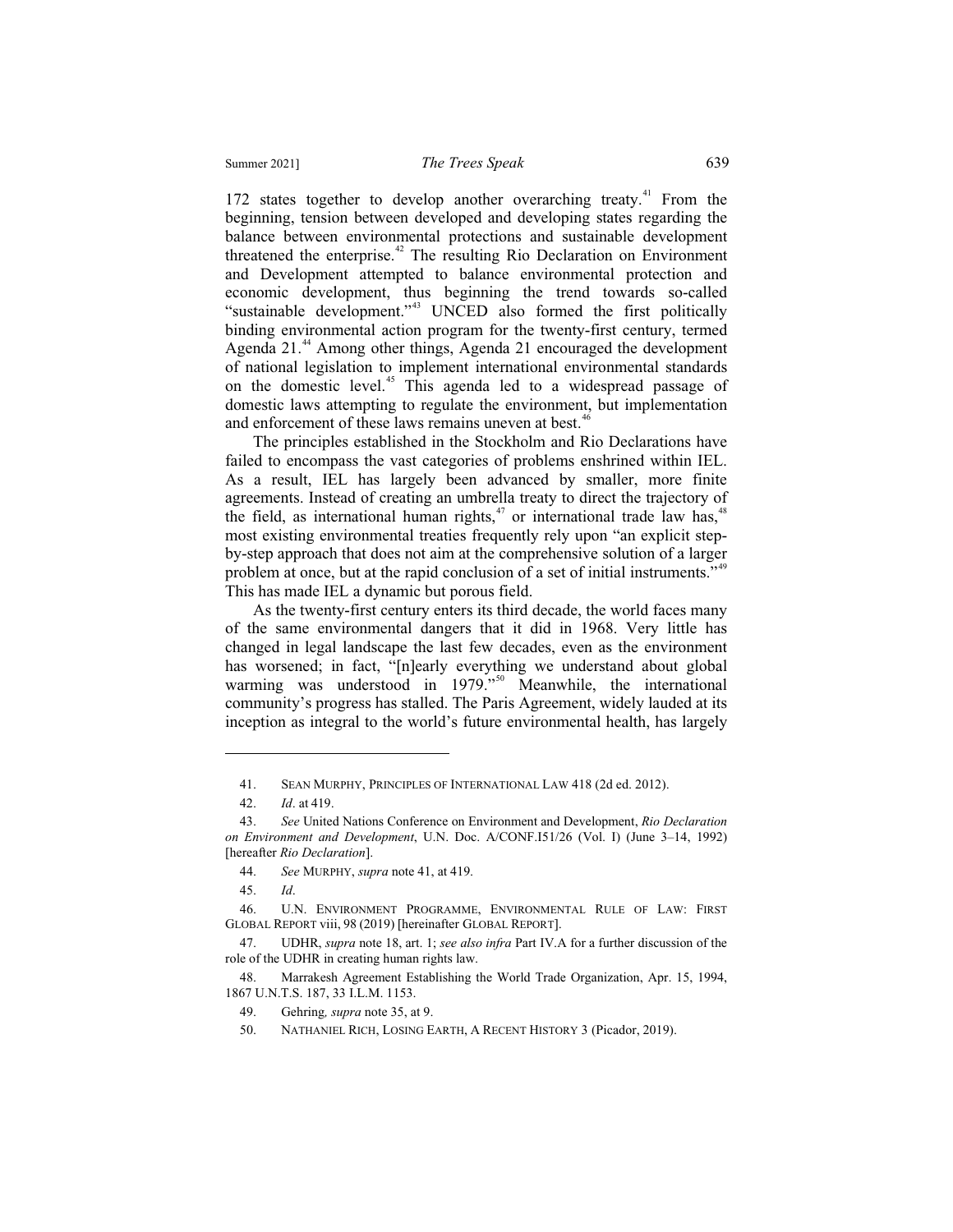stalled.<sup>51</sup> Despite a thirty-eight-fold increase in domestic environmental laws and regulations since the implementation of the Stockholm Declaration, the inability to fully implement and enforce these laws remains a significant problem. $52$ 

The United Nation's efforts to create a Global Pact for the Environment were largely driven by these realities. In the first comprehensive review of IEL conducted by the U.N., the Working Group for the Global Pact signaled that the lack of a comprehensive, unifying document setting standards for IEL has been debilitating for the doctrine, and the piecemeal and reactive nature of the current laws has led to senseless ambiguity.<sup>53</sup> Nor can customary international law fill in the gaps between IEL's many treaties; it too is incomplete.

#### B. *The Current State of Customary International Law and the Environment*

While there is a general lack of international consensus regarding the customary international law regulating IEL, the crystallization of several soft law norms provides useful insight for understanding trends within the doctrine. There are no clear *erga omnes* obligations in international environmental law, but there are a variety of norms and soft law which can arguably be considered principles of customary international law.<sup>54</sup> Among these are the principle of the prevention of transboundary harm, the precautionary principle, and increasingly, the human right to a healthy environment. Understanding the flaws in the application of each of these concepts is integral to understanding the rising prevalence of the rights of nature.

Perhaps the most influential concept in IEL is the one which simply asks that states do not pollute their neighbors. Almost eighty years ago, the

 <sup>51.</sup> *See, e.g.*, Raymond Clémencon, *The Two Sides of the Paris Climate Agreement: Dismal Failure or Historic Breakthrough?*, 25 J. ENV. & DEV. 3 (2016); Mary Elbon, *Report*  Finds All European Union Countries Failing Paris Climate Targets, COMPETITIVE ENTER. INST. BLOG (2018) https://cei.org/blog/report-finds-all-european-union-countries-failing-parisclimate-targets; Lisa Friedman, *Trump Serves Notice to Quit Paris Climate Agreement*, N.Y. TIMES (Nov. 4, 2019), https://www.nytimes.com/2019/11/04/climate/trump-paris-agreementclimate.html; *Trump's Speech on Paris Climate Agreement Withdrawal, Annotated*, NAT'L PUB. RADIO (June 1, 2017), https://www.npr.org/2017/06/01/531090243/trumps-speech-onparis-climate-agreement-withdrawal-annotated.

 <sup>52.</sup> *Dramatic Growth in Laws to Protect Environment, but Widespread Failure to Enforce, Finds Report*, U.N. ENVIRONMENT PROGRAMME (Jan. 24, 2019), https:/ /www.unenvironment.org/news-and-stories/press-release/dramatic-growth-laws-protectenvironment-widespread-failure-enforce; *see also* Tseming Yang, *International Treaty Enforcement as a Public Good: Institutional Deterrent Sanctions in International Environmental Agreements,* 27 MICH. J. INT'L L. 1131, 1132 (2006).

 <sup>53.</sup> GLOBAL REPORT, *supra* note 46, at 98.

 <sup>54.</sup> Customary international law is constituted of two principles: widespread state practice and *opinio juris*. For further discussion, see MURPHY, *supra* note 41, at 12–24.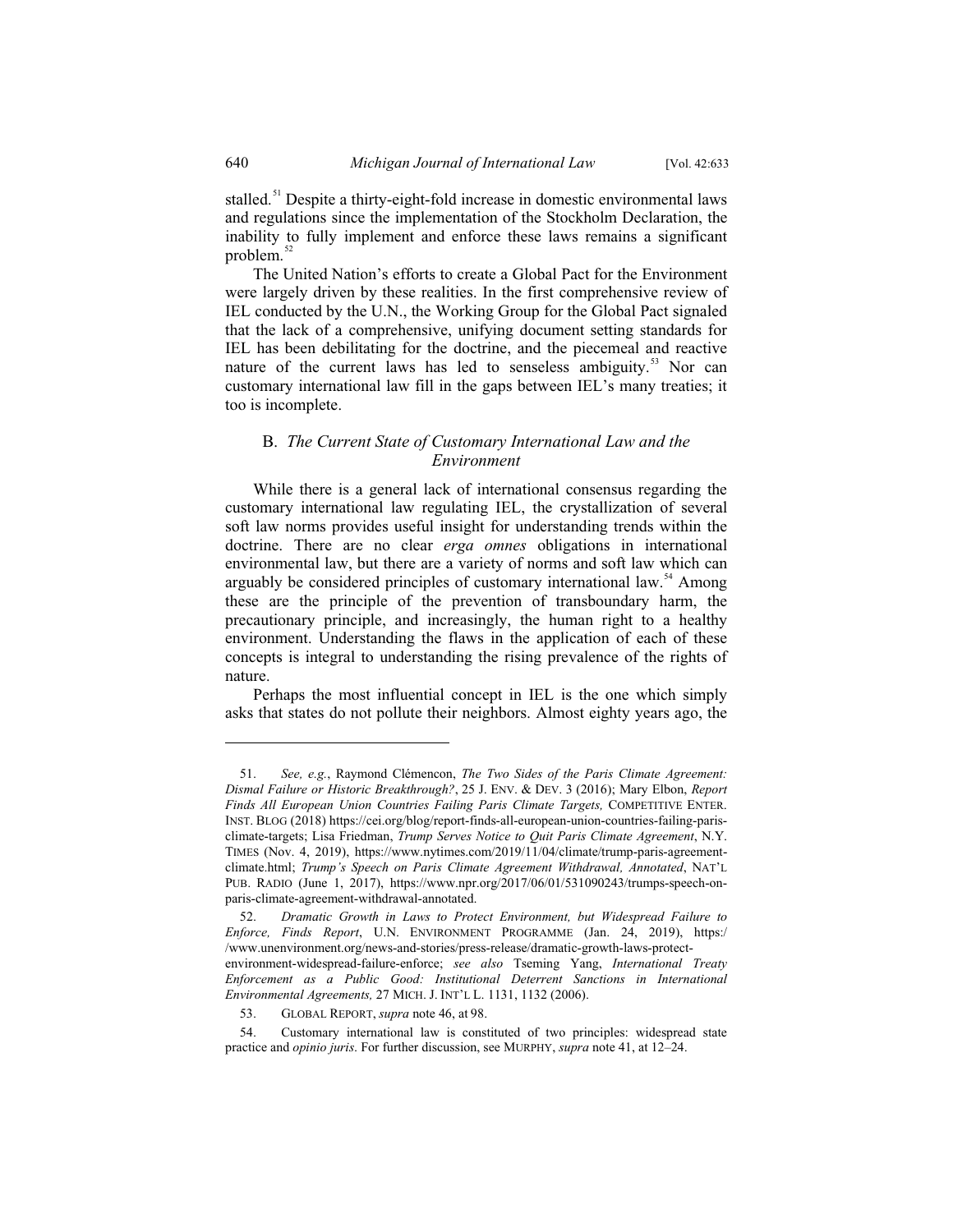Permanent Court of International Justice established in the *Trail Smelter*  arbitration that states have a duty to protect their neighbors from transboundary environmental harm.<sup>55</sup> This was codified in the Stockholm Declaration, which states, "States have . . . the sovereign rights to exploit their own resources pursuant to their own environmental policies, and the responsibility to ensure that activities within their jurisdiction or control do not cause damage to the environment of other States."<sup>56</sup> The Rio Declaration reiterated the concept, and in the time since, the International Court of Justice has recognized that the principle may now be considered customary international law. $57$  This standard, however, is complicated by harms done to

the global commons. Because many of the world's most severe climate disasters happen outside the jurisdiction of any particular state, the principle is unwieldly. Take, for example, the destruction of coral reefs. The warming of the ocean is instrumental in the mass deaths of oceanic ecosystems across the world; however, no one state is entirely at fault for the increase in temperature, and thus, no one state is responsible for their collapse.

The precautionary principle represents the other most significant example of CIL within IEL. This principle establishes that where there are threats of serious or irreversible environmental damage, a lack of scientific certainty that such threats will materialize should not be used as a reason for postponing cost effective measures to prevent environmental degradation.<sup>58</sup> This has been articulated in every major environmental agreement adopted since 1990.<sup>59</sup> The ICJ has recognized the principle as part of the canon of IEL, most notably through the requirement of an appropriately conducted environmental impact study.<sup>60</sup> However, the precautionary principle does not require ceasing actions which actively harm the environment; instead, it requires only that a basic understanding about the threat of an activity be assessed before it is taken. In reality, this means the principle often ends up without teeth. $61$  As a result, the precautionary principle's efficacy is extremely limited.

<sup>55.</sup> Trail Smelter Case (U.S. v. Canada), 3 R.I.A.A. 1905, 1962 (Perm. Ct. Arb. 1938) (asserting that Canada was liable for the damages caused to the United States by a Canadian smelter).

<sup>56.</sup> *Rio Declaration*, *supra* note 43, princ. 21.

<sup>57.</sup> *See* Legality of the Threat or Use of Nuclear Weapons, Advisory Opinion, 1996 I.C.J. 226, 241–42, para. 29 (July 8) ("The existence of the general obligation of States to ensure that activities within their jurisdiction and control respect the environment of other States or of areas beyond national control is now part of the corpus of international law.").

<sup>58.</sup> *Rio Declaration*, *supra* note 43, princ. 15.

<sup>59.</sup> *See* MURPHY *supra* note 41, at 426.

<sup>60.</sup> Pulp Mills on the River Uruguay (Argentina v. Uruguay), Judgment, 2010 I.C.J. 14, ¶¶ 203–219 (Apr. 20).

<sup>61.</sup> *See, e.g.*, Nerijus Adomaitis, *Norway Supreme Court Verdict Opens Arctic to More Oil Drilling*, REUTERS (Dec. 22, 2020) https://www.reuters.com/article/us-norway-oilenvironment/norway-supreme-court-verdict-opens-arctic-to-more-oil-drilling-idUSKBN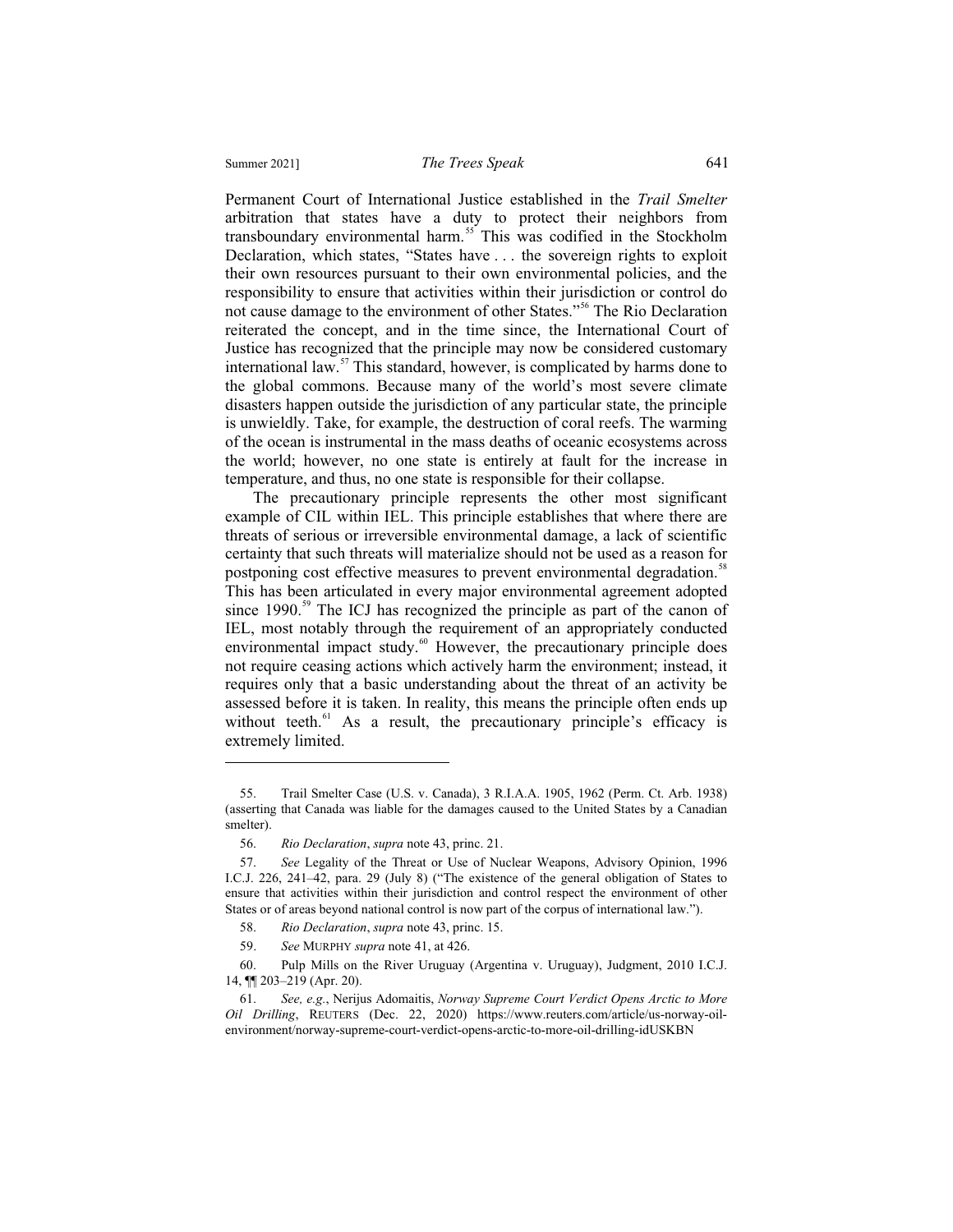The most recent development in CIL within IEL is arguably the trend towards a human right to a healthy environment. As treaties and existing norms have struggled to regulate international environmental degradation, individuals have turned to human rights law to carry the burden of rectifying environmental harm. The relationship between the two fields of law is simple: Without a livable environment, there can be no human rights, and thus, the two are intertwined. $62$  At this moment, a right to a healthy environment does not exist in a binding international treaty. Instead, organizations and states have begun to "green" other, more traditional human rights.<sup>63</sup> This movement is encouraging, as it shows a growing understanding of the relationship between humanity and nature.

The right to a healthy environment is increasingly pervasive, but not entirely effective as a legal tool for environmental protection. It now codified by more than 180 constitutions or state legislatures across the world.<sup>64</sup> In state and regional courts, it has been tied to the right to life,  $65$  the right to privacy,<sup>66</sup> and the right of future generations.<sup>67</sup> Most recently, and monumentally, the United Nations Human Rights Committee has recognized that increasing environmental threats may represent a human rights violation so severe that it can impose refugee status upon citizens of particular states.<sup>68</sup> In spring of 2020, the Inter-American Court similarly recognized the right to a healthy environment as a fundamental human right.<sup>69</sup> The African Charter on Human and Peoples' Rights now recognizes the right of peoples to "a general satisfactory environment favorable to their development."<sup>70</sup> Arguably, the widespread state practice and decisions of

<sup>28</sup>W104. It is well known that the Arctic is melting and that the region's ecosystems are increasingly unstable–and yet an attempt to block drilling in the Arctic failed.

 <sup>62.</sup> *See* GLOBAL REPORT, *supra* note 46, at 142 (establishing "rights and environmental rule of law are interdependent: neither can exist without the other").

<sup>63</sup>*.* Human Rights Council, *Report of the Special Rapporteur on the Issue of Human Rights Obligations Relating to the Enjoyment of a Safe, Clean, Healthy and Sustainable Environment*, *¶* 12, U.N. Doc. A/HRC/37/59 (Jan. 24, 2018), https://undocs.org/en/A/HRC/37 /59.

 <sup>64.</sup> *Id.* at 7 n.1.

 <sup>65.</sup> *See* UDHR *supra* note 18, at art. 3.

 <sup>66.</sup> López-Ostra v. Spain, App. No. 1679/90, ¶¶ 5, 13, 17–26 (Dec. 9, 1994), http:/ /hudoc.echr.coe.int/fre?i=001-57905.

 <sup>67.</sup> Juliana v. United States*,* 339 F. Supp. 3d 1062 (D. Or. 2018).

 <sup>68.</sup> Human Rights Comm., *Views Adopted by the Committee under Article 5 (4) of the Optional Protocol, Concerning Communication No. 2728/2016*, ¶ 9.3, U.N. Doc. CCPR/C /127/D/2728/2016 (Jan. 7, 2020).

 <sup>69.</sup> Caso Comunidades Indígenas Miembros De La Asociación Lhaka Honhat (Nuestra Tierra) v. Argentina, Merits, Reparations, and Costs, Judgement, Inter-Am. Ct. H.R. (ser. C) No. 400, ¶ 370 (Feb. 6, 2020), https://www.corteidh.or.cr/docs/casos/articulos /seriec\_400\_esp.pdf.

 <sup>70.</sup> African Charter on Human and Peoples' Rights, June 27, 1981, OAU Doc. CAB /LEG/67/3/Rev.5, 21 I.L.M. 58 (1982).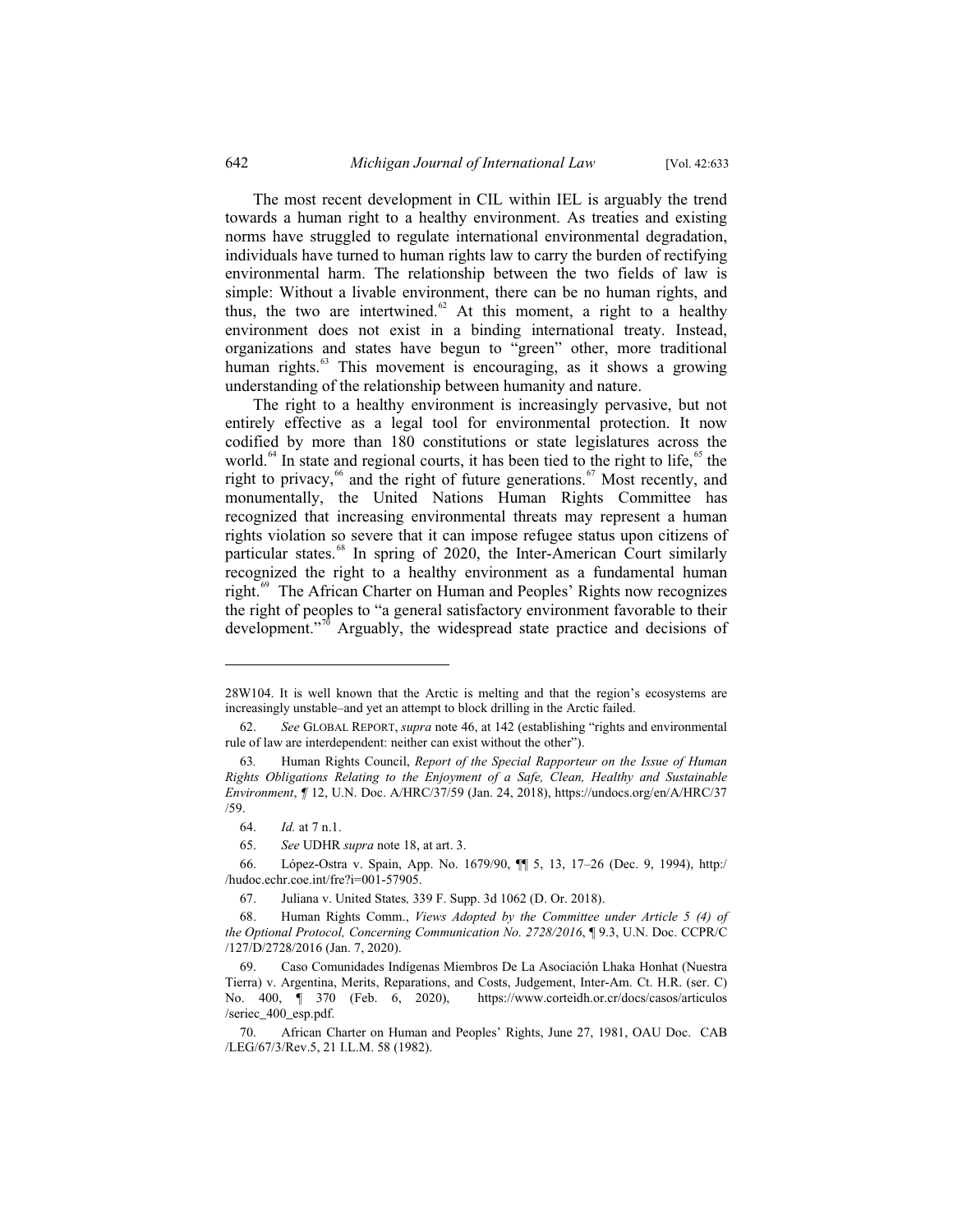international bodies suggest a trend towards customary international law. However, the right to a healthy environment has a significant flaw: In order to bring a case under the right to life, a petitioner must show harm. Often, courts are reluctant to hold that the destruction of an ecosystem does not harm any individual person.<sup>71</sup> As a result, nature's rights provide a more palatable path forward.

#### III. The Utility of Nature's Rights

The international community has seen a recent and rapid trend away from anthropocentric international environmental law to an eco-centric approach, in which judicial protection of nature for the sake of nature itself is made mainstream. This is true both in treaty law and soft law norms, but it is particularly noteworthy in the recent proliferation of domestic laws and regulations recognizing the rights of nature. Endorsing this approach in every international environmental law document to come, including the Global Pact, is both appropriate and powerful.

This Part explores the utility and growing prevalence of nature's rights. It begins by explaining the ways in which nature's rights improve upon traditional Western litigation strategies to protect the environment. It canvasses the nations and groups which already utilize nature's rights, and concludes by explaining how an endorsement of nature's rights by the United Nations could help promote the voice of developing countries under a Third World Approach to International Law ("TWAIL") lens.

#### A*. Why Nature's Rights?*

In light of the growing environmental crisis and the lack of an overarching system of regulation, lawyers have increasingly turned to litigation to protect the environment. In a global study of climate change activism, UNEP recognized litigation "has arguably never been a more important tool to push policymakers and market participants to develop and implement effective means of climate change mitigation and adaption."<sup>72</sup> Litigation does what treaties cannot by forcing domestic courts to grapple with the great environmental harms caused by private actors. According to CDP, seventy-one percent of all global greenhouse gas emissions since 1998 can be traced back to just  $100$  companies.<sup>73</sup> Litigation allows another

<sup>71.</sup> *See, e.g*., Adomaitis, *supra* note 61. The refusal of the Supreme Court to recognize the right to a healthy environment was not enough to stop Arctic drilling because the connection between the emissions associated with drilling and the lives of Norwegian citizens was too attenuated.

<sup>72.</sup> UNEP, THE STATUS OF CLIMATE CHANGE LITIGATION: A GLOBAL REVIEW 8 (2017) [hereafter LITIGATION REVIEW].

<sup>73.</sup> CDP, CDP CARBON MAJORS REPORT 8 (2017).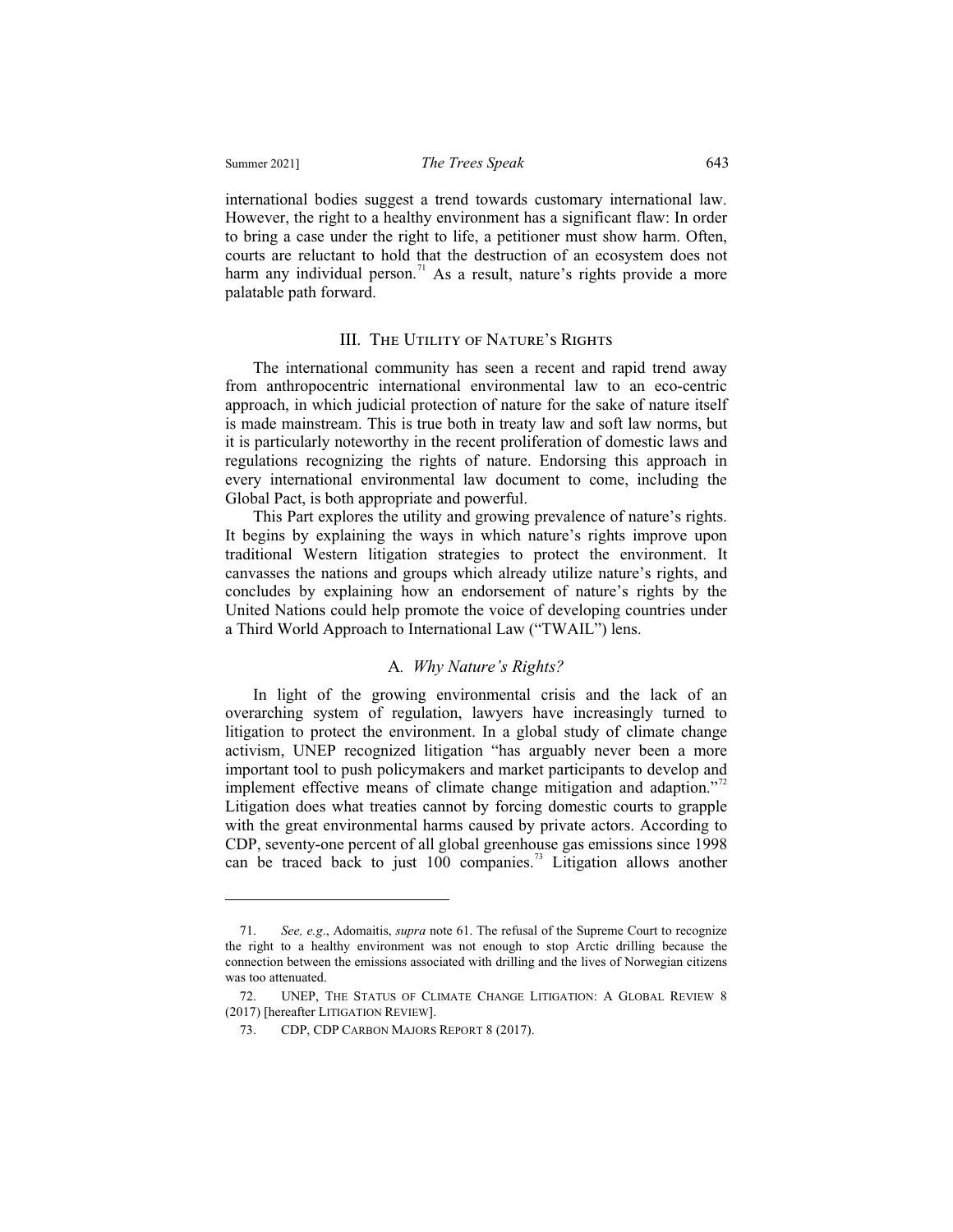method for nonprofits and governments to regulate these companies' behavior. A recognition of nature's rights allows a unique and effective venue for lawyers to bring cases on behalf of the environment in a variety of courts. Particularly in countries with strong standing requirements, the shift can be revolutionary.<sup>74</sup>

Embracing nature's rights stands in stark contrast to the traditional understanding of the English inspired common law, which has almost exclusively required cases of environmental harm to be brought under violations of individual property rights, tort law, or the public trust doctrine.<sup>75</sup> These approaches are injury specific: That is, in order bring a claim, there must already be demonstrated injury and the plaintiff must be able show that injury adversely affected them. This similarly includes cases which are brought under the human right to a healthy environment.<sup>76</sup> In terms of environmental harm, this approach causes two problems. First: This is a backward-looking approach, addressing harms only after they are committed. Because so much of environmental harm involves the depletion of finite resources, redress centered litigation comes too late. Second: If an ecosystem exists outside of a particular person's legal reach and outside of existing domestic legislation, there are very few remedies. This is particularly threatening towards some of the world's largest ecosystems, such as the Artic, the Amazon, or coral reefs.<sup>7</sup>

Instead of relying upon a human's relation to the environment, a legal right for nature allows the case to be brought on behalf of the ecosystem itself.<sup>78</sup> This shift may sound radical, particularly to Western readers. However, modern Western societies have expanded rights before, first to non-landed white men, then white women, then various marginalized peoples, and most recently in some nations, to corporations or trusts.<sup>79</sup>

 <sup>74.</sup> It is noteworthy that strict standing standards themselves are also generally a function of Western governments. For example, in cases in Pakistan, India, Nigeria, and Colombia, standing was not even discussed when cases were brought on behalf of nature. *Id.* at 29.

 <sup>75.</sup> The public trust doctrine establishes that certain natural and cultural resources are preserved for public use, and that the government owns and must protect and maintain these resources for the public's use. *See generally* Joseph L. Sax, *The Public Trust Doctrine in Natural Resource Law: Effective Judicial Intervention*, 68 MICH. L. REV. 471 (1970).

 <sup>76.</sup> *See* Rb. Den Haag 24 juni 2015, No. C/09/456689 (Urgenda/Nederland) (Neth.). In the first case brought against a government for their failure to reckon with carbon emissions, the court acknowledged the claim of a corporation but dismissed the class action of 886 individuals for a lack of standing. *See also* Comer v. Murphy Oil USA, 585 F.3d 855 (5th Cir. 2009)*.* There, the Fifth Circuit Court of Appeals found a lack of standing for plaintiffs claiming harm for GHG emissions.

 <sup>77.</sup> *See e.g.*, Adomaitis, *supra* note 61.

 <sup>78.</sup> An ecosystem is "a community of organisms and its environment functioning as an ecological unit." *Definition of Ecosystem*, MERRIAM-WEBSTER DICTIONARY, https:/ /www.merriam-webster.com/dictionary/ecosystem (last visited Feb. 26, 2021).

 <sup>79.</sup> *See* Jennifer Nedelsky, *Reconceiving Rights as Relationship* 1 REV. CONST. STUD. 1, 1, 2–3 (1993). For a poignant example within the United States, one must only look to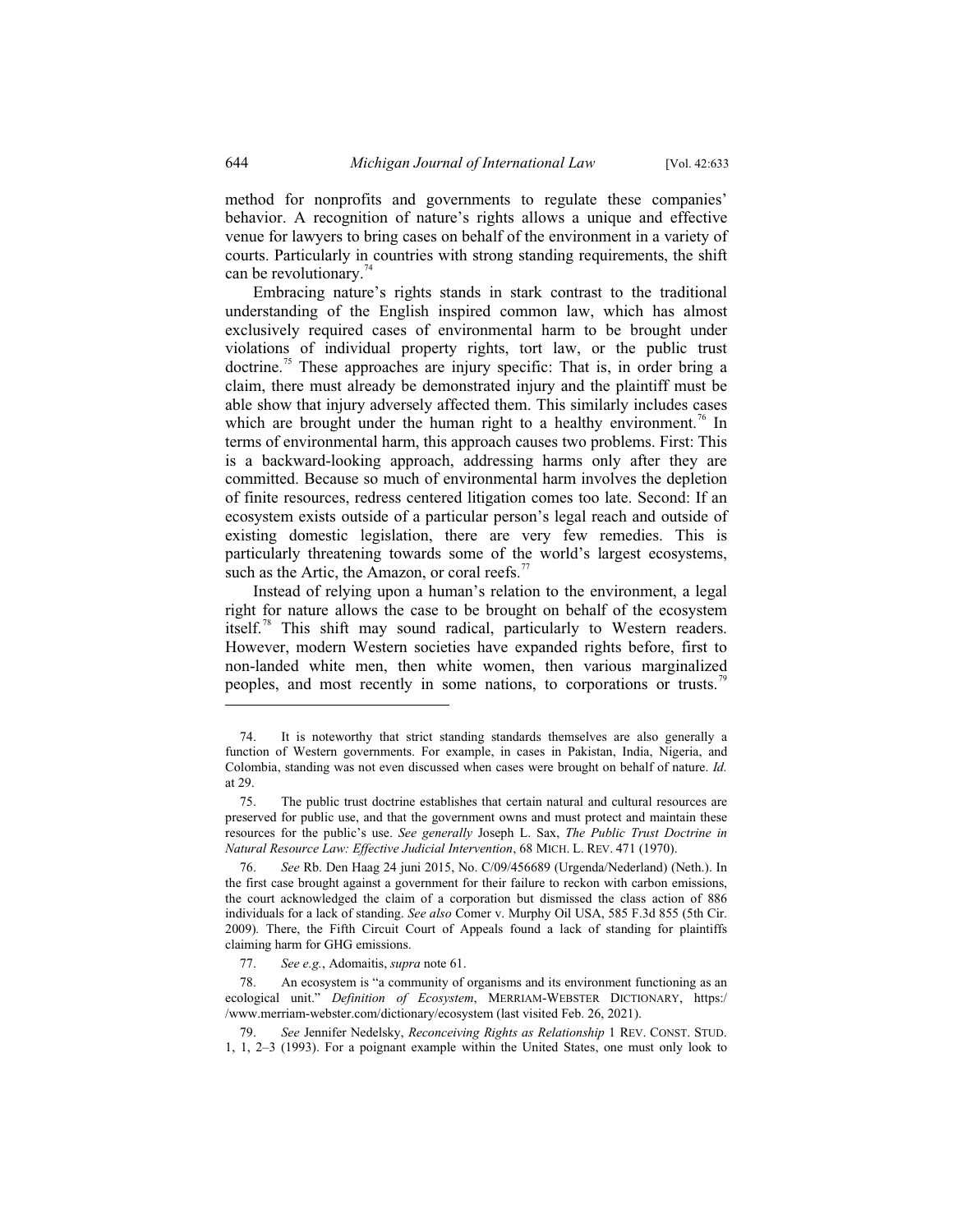Expanding them yet again may seem unattainable at first blush, but societies across the world have begun to embrace exactly this notion already.

#### B*. A Vast Array of International Actors have Recognized Nature's Rights*

### 1. Countries

The origin of the phrase "Nature's Rights" is most commonly associated with Ecuador. In 2008, the country passed by popular referendum a constitutional amendment enshrining "The Rights of Mother Earth" in its national constitution.<sup>80</sup> The Amendment is both explicit and comprehensive in its defense of the environment. It declares, "We . . . hereby decide to build a new form of public coexistence, in diversity and in harmony with nature, to achieve the good way of living."81 The *"Good way of living,"* or *"Buen Vivir"* in the original Spanish, stems from a historically Andean principle, "Sumac kawsay.<sup>"82</sup> The principles enshrined in this traditional concept are "community-centric," focusing on the desire to protect the health of the many over individual profit.<sup>83</sup> This principle exemplifies Earth Jurisprudence in action, focusing on the necessity of protecting the earth broadly instead of prioritizing individual property rights.

The Amendment's first major success came in 2011, when the Provincial Court of Justice of Loja recognized the right of the Vilcabomba River to flow unimpeded by a construction project.<sup>84</sup> In its decision, the court recognized that the precautionary principle requires deference when evaluating threats towards nature.<sup>85</sup> In particular, because harms to nature cause generational damage, a court should exercise that deference aggressively.<sup>86</sup> In the years since, Ecuador has seen dozens of cases brought under the Amendment, many of which have prevented serious harm to

*Citizens United. See* Citizens United v. Federal Election Commission, 558 U.S. 310 (2010) (standing for the proposition that corporations enjoy free speech protections under the U.S. Constitution).

 <sup>80.</sup> *See* CONSTITUCIÓN DE LA ECUADOR 2014, arts. 71–73.

 <sup>81.</sup> *Id*. pmbl.

 <sup>82.</sup> Oliver Balch, *Buen Vivir: The Social Philosophy Inspiring Movements in South America,* GUARDIAN (Feb. 4, 2013) https://www.theguardian.com/sustainable-business/blog /buen-vivir-philosophy-south-america-eduardo-gudynas.

 <sup>83.</sup> *Id*.

 <sup>84.</sup> Natalia Greene, *The First Successful Case of the Rights of Nature Implementation in Ecuador*, GLOB. ALL. FOR RTS. NATURE, https://therightsofnature.org/first-ron-caseecuador/ (last visited Feb. 25, 2021); *see also* Craig M. Kauffman & Pamela L. Martin, *Can Rights of Nature Make Development More Sustainable? Why Some Ecuadorian Lawsuits Succeed and Others Fail*, 92 WORLD DEV. 130 (2016).

 <sup>85.</sup> *See Rio Declaration*, *supra* note 43.

 <sup>86.</sup> Greene, *supra* note 84.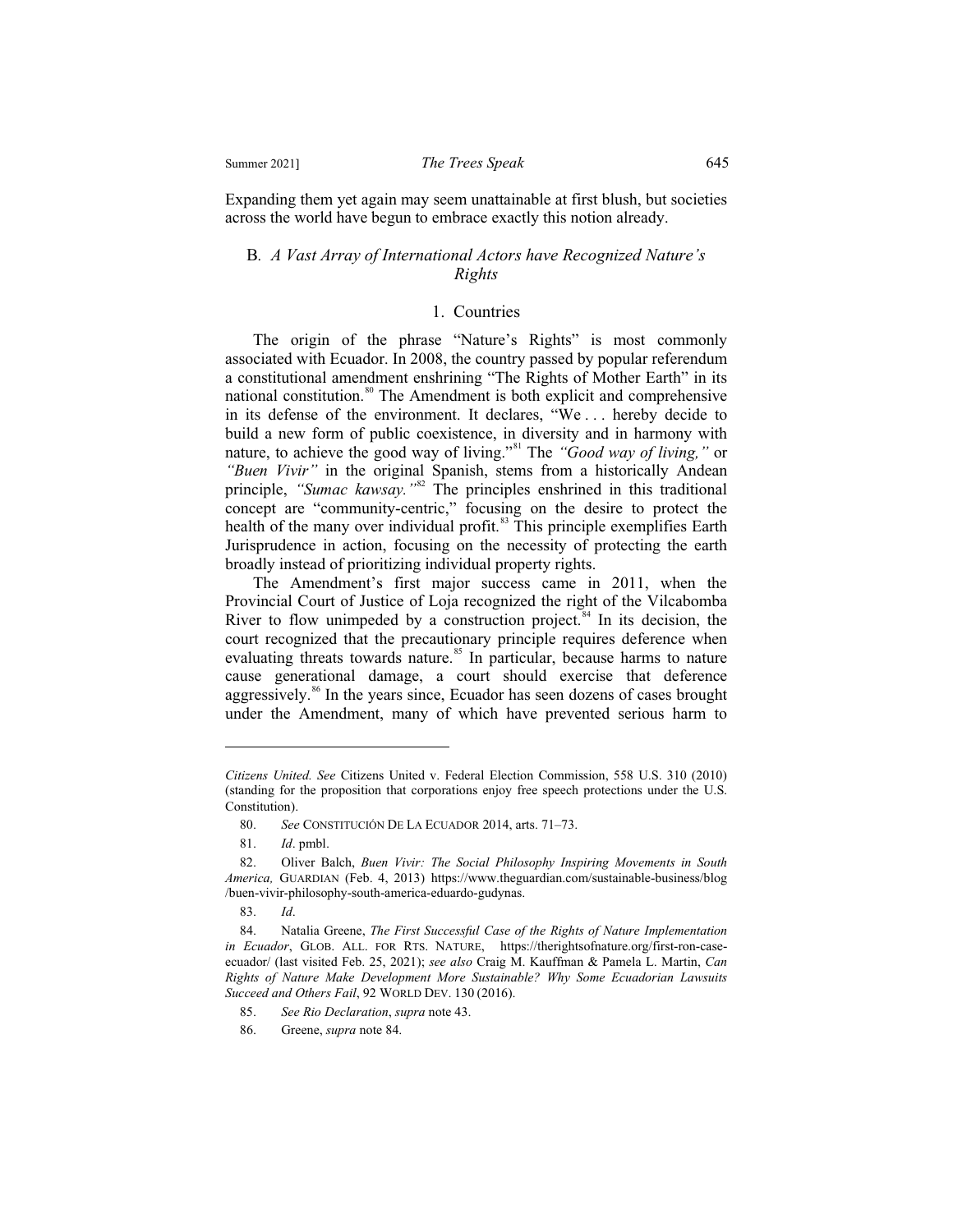rivers, forests, and mountains. The consequences have been widespread, not only in Ecuador, but throughout the region, and prove the potential positive effects of Earth Jurisprudence.

Other Latin American countries have followed suit. In 2011, Bolivia passed a constitutional Amendment explicitly equating the rights of nature to the rights of humans.<sup>87</sup> The Amendment states that nature has the right "to not be affected by mega-infrastructure and development projects that affect the balance of ecosystems and the local inhabitant communities."<sup>88</sup> The change came in the face of "serious environmental problems" arising from the mining of raw materials such as silver, gold, and tin, and was explicitly created in part to allow for more stringent regulation of the mining industry.<sup>89</sup> Similar laws have been passed in Peru,  $^{90}$  Colombia, <sup>91</sup> Belize, Costa Rica, $93$  and Mexico. $94$ 

With the proliferation of laws, there has also been a wave of successful environmental rights litigation. In 2019, the Brazilian Superior Court of Justice, adopting an ecological perspective based on the principle of human dignity, issued an historic ruling recognizing non-human animals as subject of rights and thus also dignity. The ruling further addresses the need to change the legal anthropocentric paradigm and replace it with ecocentric thinking, which advances the interconnectedness and close relationship between human beings and Nature.<sup>95</sup> In the same year, courts in Colombia recognized Katsa Su, the vast territory of the Awá people, as not only a subject of rights but a victim of regional armed conflict. They further recognized three rivers in three separate cases as the holder of rights.<sup>96</sup>

 <sup>87.</sup> *See* CONSTITUTION DE BOLIVIA 2009, ch. 5 § 1.

 <sup>88.</sup> *Id*. ch. 5 § 1.

<sup>89</sup>**.** John Vidal, *Bolivia Enshrines Natural World's Rights with Equal Status for Mother Earth,* GUARDIAN (Apr. 10, 2011) https://www.theguardian.com/environment/2011/apr/10 /bolivia-enshrines-natural-worlds-rights.

 <sup>90.</sup> *See Rights of Nature,* HARMONY WITH NATURE, http://harmonywithnatureun.org /rightsOfNature/ (last visited Feb. 25, 2019).

 <sup>91.</sup> *See id.*

<sup>92</sup>*. See id.*

 <sup>93.</sup> For a particular description of the rights of nature in Costa Rica, see *Costa Rica: Paving the Way for Rights of Nature,* EARTH L. CTR. (2019), https://www.earthlawcenter.org /blog-entries/2019/1/costa-rica-paving-the-way-for-rights-of-nature.

<sup>94</sup>*.* The rights of nature within Mexico are represented at both the local, state, and federal levels. *See Rights of Nature, supra* note 90*.* 

 <sup>95.</sup> *See* U.N. Secretary-General, *Harmony with Nature*, *¶¶*12, *¶¶* 26–28, U.N. Doc. A /74/236 (Jul. 26, 2019) (explaining the Brazilian opinion); *see also Rights of Nature, supra*  note 90.

 <sup>96.</sup> *See Rights of Nature, supra* note 90 ("The Administrative Court of Quindío has recognized the Quindío River as a subject of rights to protection, conservation, maintenance and restoration. . .The First Criminal Court of Neiva's District recognized the Magdalena River as subject of rights. . .The Superior Court of Medellin recognized the River Cauca, its basin and affluents as subject of Rights. . .The Administrative Court of Tolima ordered to stop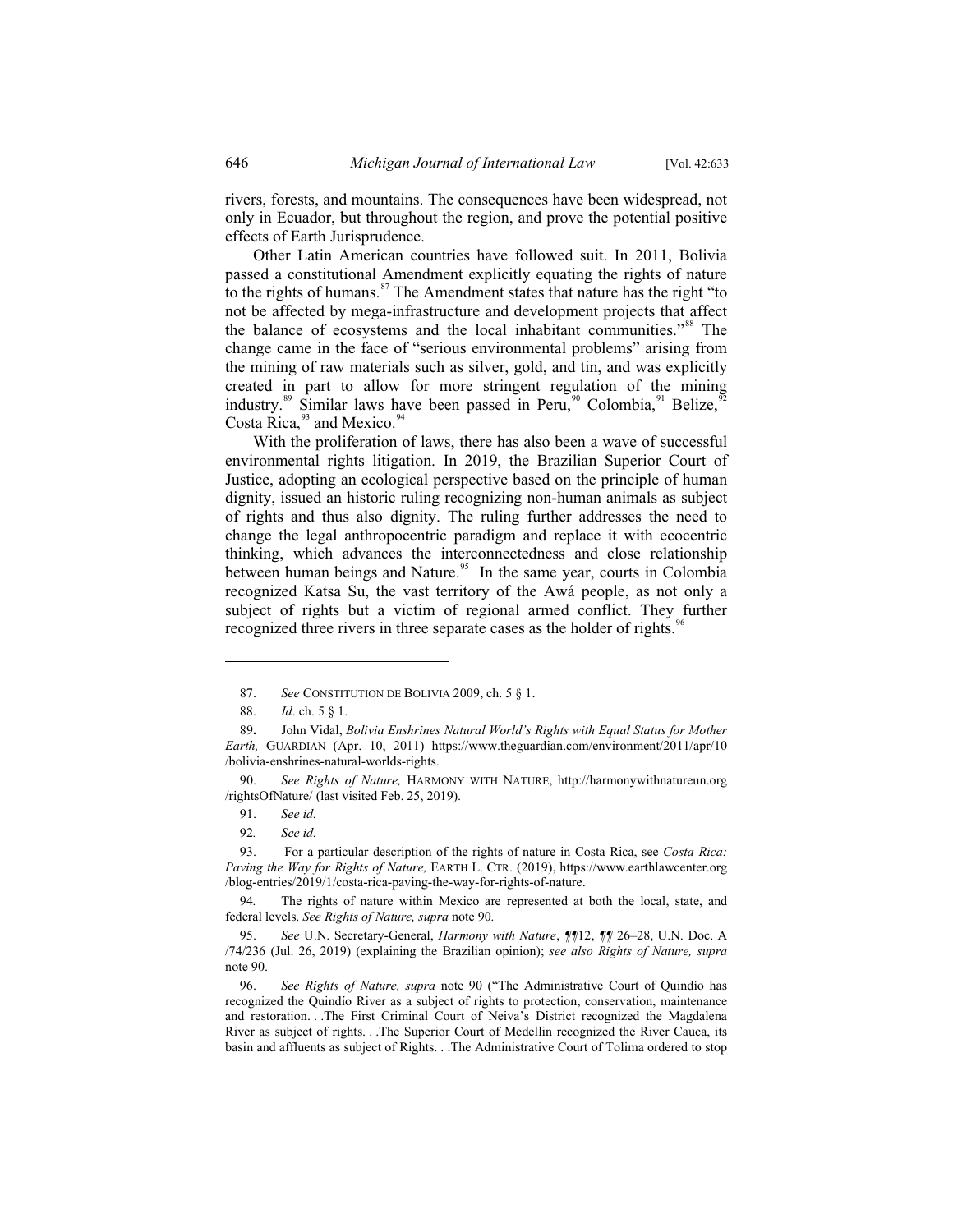$\overline{a}$ 

This trend has not been restricted to South America. Nature's rights have been codified in South Africa,  $\frac{97}{2}$  Zimbabwe,  $\frac{98}{2}$  Uganda,  $\frac{99}{2}$  and Nigeria. In 2017, the African Commission on Human and People's Rights "recognized and respect the intrinsic value of sacred natural sites" and called for their protection.<sup>100</sup> In each of these instances, as in Ecuador and Bolivia, Earth Jurisprudence has been explicitly utilized to protect a developing country against the neocolonial efforts of industry. Rights have also been granted to India's Gangotri and Yamunotri glaciers, including their waterfalls, lakes, and meadows.<sup>101</sup> The High Court of Uttarakhand in India similarly recognized the Ganga and Yamuna Rivers as rights holders.<sup>102</sup>

A variety of states and ordinances in the United States have also taken up the mantle of nature's rights. In 2006, a town in Pennsylvania declared the dumping of toxic sewage as a violation of the Rights of Nature. That was widely credited as the first American case to invoke the concept.<sup>103</sup> Since then, several dozen communities across the United States have passed laws and local ordinances recognizing the rights of Nature. Most recently, the city of Toledo, Ohio passed a Bill of Rights recognizing the rights of Lake Erie to "exist, flourish and naturally evolve."<sup>104</sup> Even in the country

the mining exploitation of the rivers Coello, Combeima and Cocora, along with their basins, recognizing them as subject of rights for protection, conservation, maintenance and restoration. . .The Colombian Municipal Civil Court of La Plata - Huila recognized the La Plata River as a subject of rights.")

 <sup>97.</sup> *See* THE PEOPLE'S CHARTER FOR AFRICA 2013 (declaring "No person has the right to pursue their own wellbeing at the expense of the natural communities, systems and processes that sustain us all.").

<sup>98.</sup> CONSTITUTION OF ZIMBABWE 2013, §73.

 <sup>99.</sup> *Rights of Nature Gain Ground in Uganda*, GAIA FOUND., https:/ /www.gaiafoundation.org/rights-of-nature-gain-ground-in-ugandas-legal-system/ (last visited Feb. 25. 2021).

 <sup>100.</sup> Fiona Wilton, *Respect sacred Natural Sites to Guarantee Human Rights, says New African Commission Resolution,* INT'L UNION FOR CONSERVATION NATURE (Oct. 2017), https://www.iucn.org/news/commission-environmental-economic-and-social-policy/201710 /respect-sacred-natural-sites-guarantee-human-rights-says-new-african-commission-resolution #:~:text=In%20the%20new%20resolution%2C%20the,of%20peoples%20to%20a%20 satisfactory.

 <sup>101.</sup> *Himalayan Glaciers are Granted 'Rights of Human Beings' for Protection*, PUB. RADIO INT'L (Apr. 1, 2017), https://www.pri.org/stories/2017-04-01/himalayan-glaciers-aregranted-rights-human-beings-protection.

 <sup>102.</sup> Mod. Salim v. State of Uttarakhand, Writ Petition No. 126 of 2014 in the High Court of Uttarakhand at Nainital (2017) (India), http://lobis.nic.in/ddir/uhc/RS/ orders/22-03- 201 7/RS20032017WPPIL1 262014.pdf [https://perma.cc/E6L4-J3BG].

 <sup>103.</sup> *Tamaqua Borough, Pennsylvania*, CMTY. ENV'T LEGAL DEF. F., https://celdf.org /2015/08/tamaqua-borough/ (last visited Mar. 13, 2021).

 <sup>104.</sup> LAKE ERIE BILL OF RIGHTS §1(a).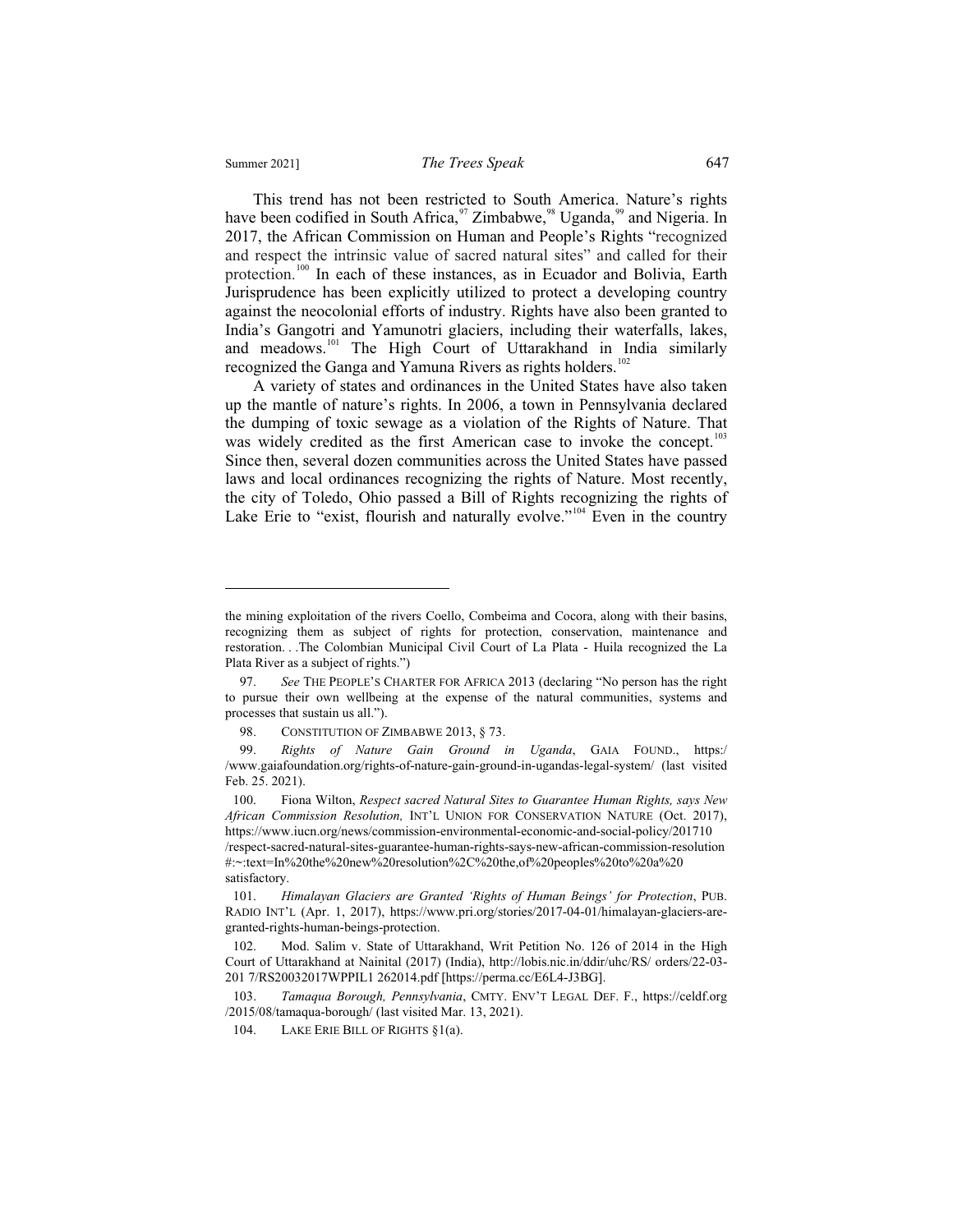where the possibility of standing for nature was once ridiculed, the rights of Nature are on the rise. $105$ 

## 2. Indigenous Communities

A system of "rights" is an inherently Western concept. However, the desire to respect and live alongside nature as equals is fundamentally linked to indigenous communities, who have proffered such notions for centuries.<sup>106</sup> It is fitting, then, that many of the most significant developments on behalf of the rights of nature in developed countries have been advanced by indigenous tribes. As explained by indigenous legal scholar Kelsey Leonard, "Our indigenous legal systems have a foundational principle of understanding our nonhuman relations as being living and protected under our laws." $107$  It is not a coincidence that the first cases explicitly linking human rights to the environment were brought by indigenous peoples.<sup>108</sup> It is similarly powerful that indigenous voices in developed nations now serve as an impetus for legislation endorsing nature's rights.

New Zealand and Australia offer poignant examples. In New Zealand, legislation recognized the Whanganui River as an "indivisible and living whole" in 2017, $\frac{109}{109}$  granting legal rights to what is sometimes referred to as "the Rhine of New Zealand."<sup>110</sup> The Whanganui is considered by the Maori people to be an ancestral figure to their tribe; its abuse by colonial settlers has long been a source of pain for the indigenous peoples of New Zealand.<sup>111</sup> The legislation granting rights for the river also established the Maori as its legal guardian. It was followed by a recognition of Mount Taranaki's legal rights, and then several national parks.<sup>112</sup> Simultaneously in Australia, the Victorian Parliament legally recognized the Yarra River as an indivisible

 <sup>105.</sup> However, rights of nature in the United States are often quickly struck down. *See e.g.*, Nicole Pallotta, *Federal Judge Strikes Down 'Lake Erie Bill of Rights',* ANIMAL LEGAL DEF. F. (May 2020), https://aldf.org/article/federal-judge-strikes-down-lake-erie-bill-of-rights/ (explaining that Judge Zouhary argues that the Bill of Rights preempted state law and was "impermissibly vague" under the  $14<sup>th</sup>$  Amendment.).

 <sup>106.</sup> White, *supra* note 4.

 <sup>107.</sup> Kelsey Leonard, Why Lakes and Rivers Should Have The Same Rights As Humans, Address Before the TEDWomen 2019 Conference (Dec. 5, 2019), https:/ /www.ted.com/talks/kelsey\_leonard\_why\_lakes\_and\_rivers\_should\_have\_the\_same\_rights\_ as\_humans/transcript?language=en.

 <sup>108.</sup> *See* Rb. Den Haag 24 juni 2015, No. C/09/456689 (Urgenda/Nederland) (Neth.); *see also* Hari M. Osofsky*, The Inuit Petition as a Bridge? Beyond Dialectics of Climate Change and Indigenous Peoples' Rights,* 31 AM. INDIAN L. REV. 675 (2007).

 <sup>109.</sup> Te Awa Tupua Act No. 7/2017 (N.Z.).

 <sup>110.</sup> Kennedy Warne, *A Voice for Nature,* NAT'L GEOGRAPHIC (Apr. 1, 2018) https:/ /www.nationalgeographic.com/culture/2019/04/maori-river-in-new-zealand-is-a-legal-person/.

 <sup>111.</sup> *See* Dan Cheater, *I Am the River, and the River is Me: Legal Personhood and Emerging Rights of Nature,* W. COAST ENV'T L. BLOG (Mar. 2018), https://www.wcel.org /blog/i-am-river-and-river-me-legal-personhood-and-emerging-rights-nature.

 <sup>112.</sup> *Id.*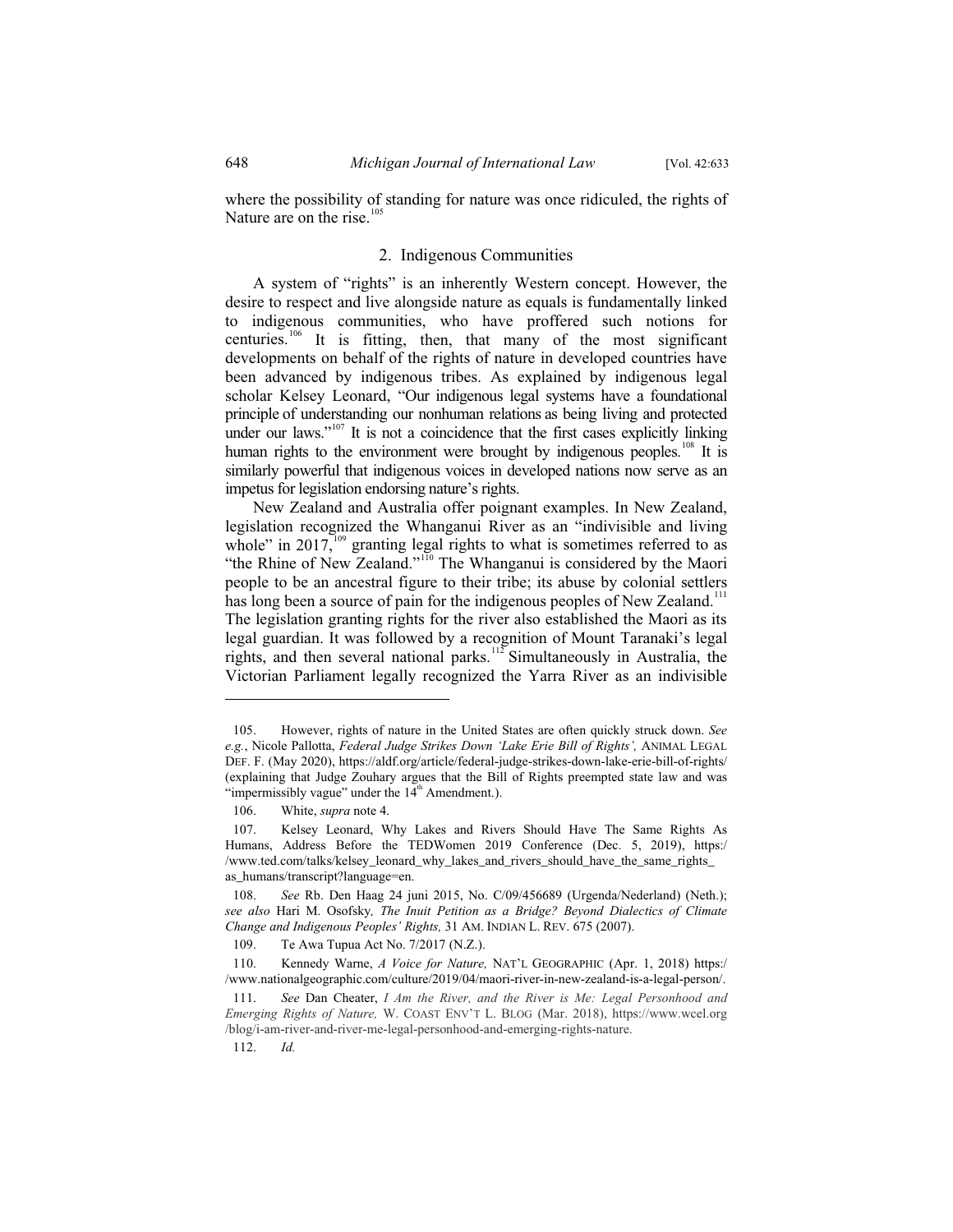living entity with judicial rights.<sup>113</sup> The Yarra, which is an urban river just outside of Melbourne, was also granted a River Council to advocate on its behalf. In the time since, the Council has been able to bring claims to stop the disposal of harmful plastics into the river's waters.<sup>114</sup>

Similarly, the indigenous tribes of the United States have made great strides towards the recognition of the rights of nature. Under the American legal doctrine, tribes are in a uniquely powerful position to demand the rights of nature be respected on their land.<sup>115</sup> This has been used to remarkable success. In 2018, the Ponca Nation of Oklahoma adopted a customary law recognizing the rights of nature. In the same year, the White Earth band of the Chippewa Nation adopted the "Rights of the Manoomin" law securing legal rights of manoomin, or wild rice, in order to prevent the development of an oil pipeline which would destroy the crop's viability.<sup>116</sup> In 2019, the Yurok tribe in the U.S. recognized legal rights of the Klamath River in order to protect the river from pollution; the General Council for the Yurok Tribe in Northern California explained that legal personhood was a new and necessary tool to protect the river. These protections have historically proven much more successful in litigation than other ordinances in the United States. $117$ 

#### 3. International Community

In 2015, Pope Francis made waves by using his considerable platform to release a detailed and explicit condemnation of humanity's impact on the world. In the statement, he recognized that "a true right of the environment" existed.<sup>118</sup> The statement took many by surprise, but the point was simple: Across the world, the way people, organizations and states think about the planet has become increasingly eco-centric.

 <sup>113.</sup> *Rights of Nature*, *supra* note 90, ¶ 2.

 <sup>114.</sup> *Id.*; *see also Time to Transform the Yarra,* ENV. JUST. AUSTL., https:/ /www.envirojustice.org.au/projects/time-to-transform-the-yarra/ (last visited Feb. 27, 2021).

 <sup>115.</sup> *See, e.g*., United States v. Winters, 207 U.S. 564, 565 (1908) (stating Indian reservations are meant "to provide the Indians with a 'permanent home and abiding place'"). This has led to the Indian Trust Doctrine, which requires the U.S. federal government to protect indigenous property.

 <sup>116.</sup> Ruby Russel, *Rights of Nature: Can Indigenous Traditions Shape Environmental Law?* DEUTSCHE WELLE (May 2, 2020) https://p.dw.com/p/3WyBe.

 <sup>117.</sup> Because of the unique combination of a federal system and a strict standing requirement, nature's rights in local ordinances have fared very poorly in appellate litigation in the United States*. See* Pallotta, *supra* note 105.

 <sup>118.</sup> Pope Francis, *Laudato Si' [Encyclical Letter On Care For Our Common Home]* (May 25, 2015), http://www.vatican.va/content/francesco/en/encyclicals/documents/papafrancesco\_20150524\_enciclica-laudato-si.html.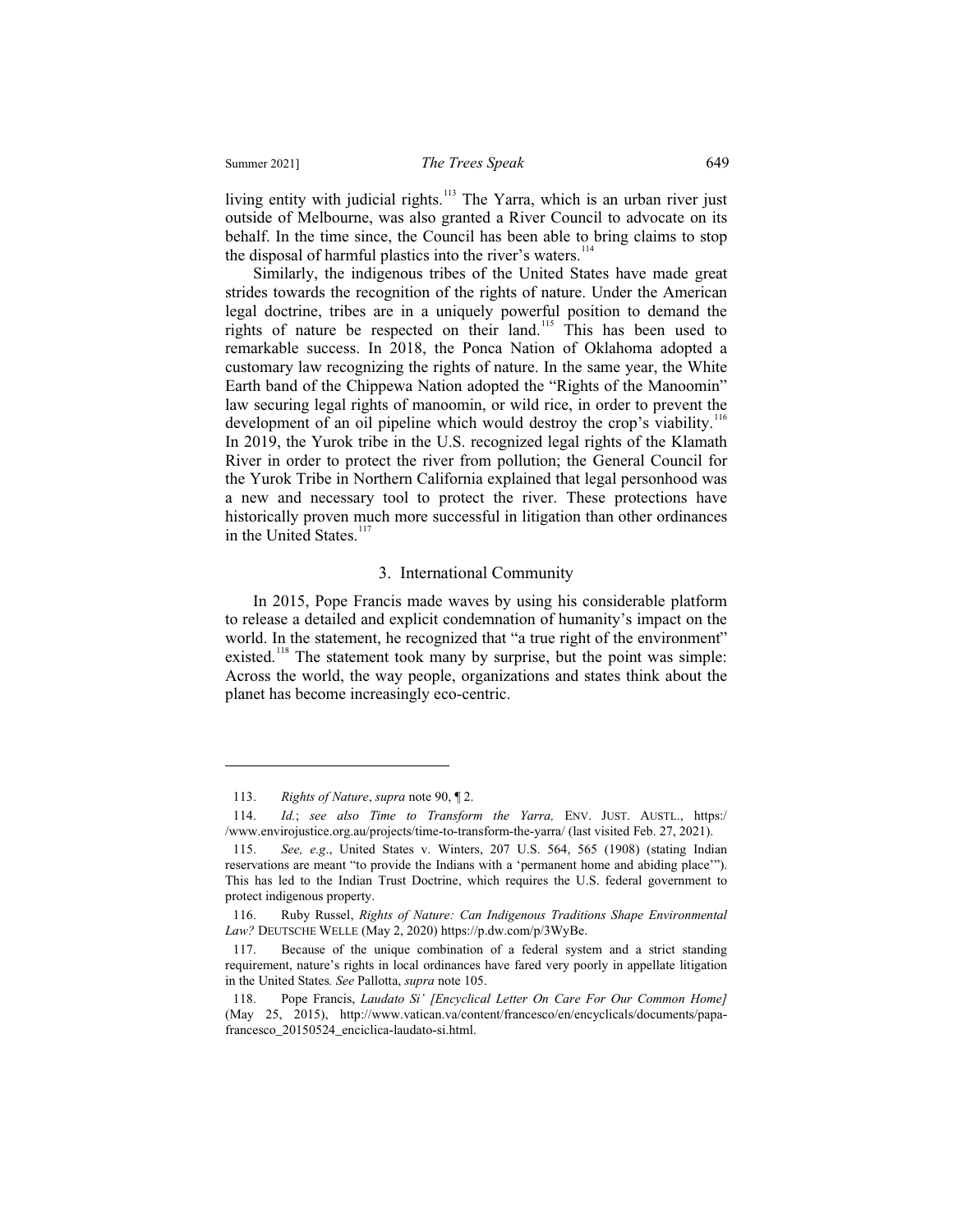Years earlier, in 2009, the United Nations formally designated April 22 as International Mother Earth Day.<sup>119</sup> At the time, the General Assembly recognized for the first time the necessity of "promot[ing] harmony with nature and the Earth."<sup>120</sup> Bolivian President Evo Morales, who spearheaded the movement on behalf of fifty nations for the day's dedication, used his time on the global stage to outline the ways unfettered urban development has destroyed precious environmental resources in Latin America.<sup>121</sup> He closed by expressing the fervent hope that the twenty-first century would be known as the century of the rights of Mother Earth and calling for a Universal Declaration of Nature's Rights.<sup>122</sup> The call went unheeded by the General Assembly. Undeterred, Bolivia hosted its own conference to establish a declaration.<sup>123</sup> The event drew upwards of 50,000 people, including representation of a wide variety of non-governmental NGOs, and produced an informal Declaration on Nature's Rights.<sup>124</sup>

Around the same time, the Global Alliance for the Rights of Nature was formed by interested NGOs. The Global Alliance sought to create multilateral Tribunals to debate and litigate laws supporting the rights of nature. Much as the International War Crimes Tribunal and the Permanent Peoples' Tribunal once provided social pressure to create and strengthen international human rights law, the International Tribunal for the Rights of Nature was meant to foster international Rights of Nature law.<sup>125</sup> In 2014, the Alliance sponsored the first Tribunal in Ecuador. Three subsequent tribunals have now been held in Paris, Germany, and Australia. While they do not create legally binding law, the Tribunals serve as a place for members of the international community to come together and strategize for the creation and integration of legal rights of nature. They were instrumental in a recent and monumental decision by the Inter-American Court of Human Rights, which introduced a path forward for the legal rights of nature under the Inter-American Charter, and have served as a foundation for several European Commissions.<sup>126</sup>

 $\overline{a}$ 

The right to a healthy environment protects components of the environment, such as forests, seas, rivers, and other natural features, as interests in themselves, even in the absence of certainty or evidence about how it affects individual people. As in the advisory opinion, the Court indicated an openness to recognizing the "rights of nature." It explicitly acknowledged the protection of nature because of its

 <sup>119.</sup> G.A. Res. 63/278 (Apr. 22, 2009).

<sup>120</sup>*. Id*.

 <sup>121.</sup> *Bolivia's Leadership,* GARN GLOBAL ALL. FOR RTS. NATURE*,* https:/ /therightsofnature.org/bolivia-experience (last visited Mar. 15, 2021).

 <sup>122.</sup> *Id.* 

<sup>123</sup>*. Id.*

 <sup>124.</sup> UNIVERSAL DECLARATION OF THE RIGHTS OF MOTHER EARTH 2010, https:/ /therightsofnature.org/universal-declaration/.

 <sup>125.</sup> Kauffman & Martin, *supra* note 84, at 131.

 <sup>126.</sup> For example, the Inter-American Court found,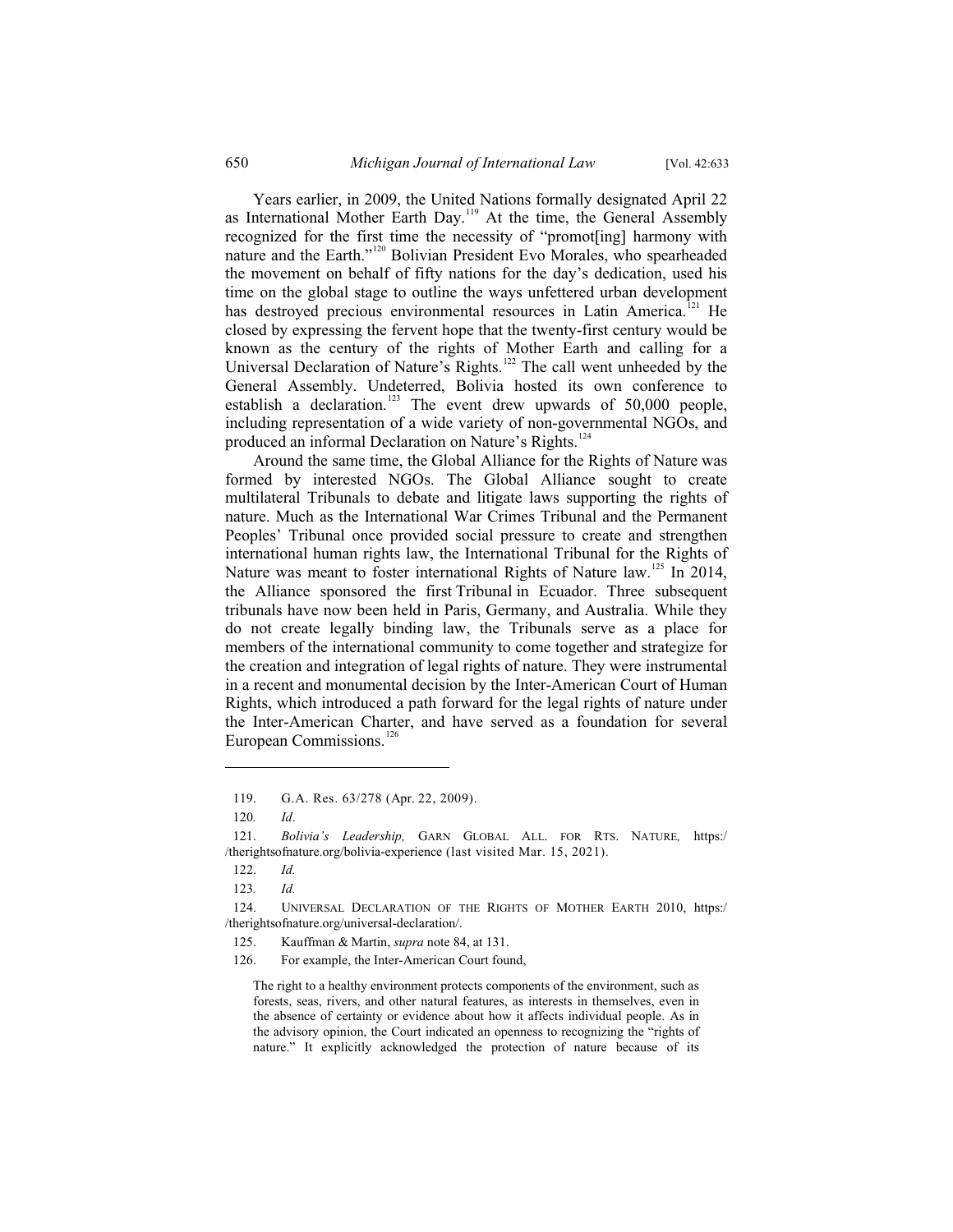#### Summer 2021] *The Trees Speak* 651

#### C*. A Critical Approach to International Environmental Law*

The history of international law is largely a history of colonialism and empire, of a hierarchy created by the West in order to reinforce hegemonic control. Within IEL, this reality is particularly contentious and has led to a principle of "common but differentiated responsibilities." The principle recognizes that because developed states have traditionally contributed more to global environmental degradation, they must shoulder the heavier burden in combatting climate change.<sup>127</sup> While the notion has been instrumental in the creation of the 2030 Sustainable Development Goals, it has presents several serious pitfalls.<sup>128</sup> Among them is the notion that the concept applies only to state action. It does not apply to the corporations of developed nations who are most noticeably responsible for the continued degradation of valuable ecosystems.

Understanding the case for a global evaluation of nature's rights requires understanding that the greatest push for such a principle has come from traditionally disempowered communities. Historically, international law has "order[ed] the world into the European and the non-European, and gives primacy to the former."<sup>129</sup> To create a more equal system of international law, efforts must be made to "transform that nature of globalization."130 Nature's rights are not revolutionary merely because they require a deviation from long-held norms. A global recognition of such rights is transformative because it recognizes a movement which has been largely spurred by developing countries and indigenous actors.<sup>131</sup> As such, implementing nature's rights into the Global Pact offers the chance for an

 $\overline{a}$ 

*Indigenous Australians: The Impact of Article 27 of the ICCPR*, 41 ALT. L.J.

importance for other living organisms, rather than for its "usefulness" to or "effects" on human beings.

Maria Antonia Tigre, *Inter-American Court of Human Rights Recognizes the Right to a Healthy Environment,* AM. SOC'Y INT'L L.: INSIGHTS (June 2, 2020), https://www.asil.org /insights/volume/24/issue/14/inter-american-court-human-rights-recognizes-right-healthyenvironment.

 <sup>127.</sup> *See Rio Declaration*, *supra* note 43, princ. 7.

 <sup>128.</sup> *See, e.g*., Christopher Stone, *Common but Differentiated Responsibilities in International Law*, 98 AM. J. INT'L L. 2 (2004).

 <sup>129.</sup> Makau Mutua, *Critical Race Theory and International Law: The View of an Insider-Outsider*, 45 VILL. L. REV. 841, 841 (2000).

 <sup>130.</sup> *Id.* at 851.

 <sup>131.</sup> *See* UDHR, *supra* note 18, art. 27; *see also* Emma Henderson & Nicole Shackleton, *Minority Rights Advocacy for Incarcerated* 

<sup>244 (2016) (</sup>explaining how article 27 has been interpreted to protect specific cultural groups.)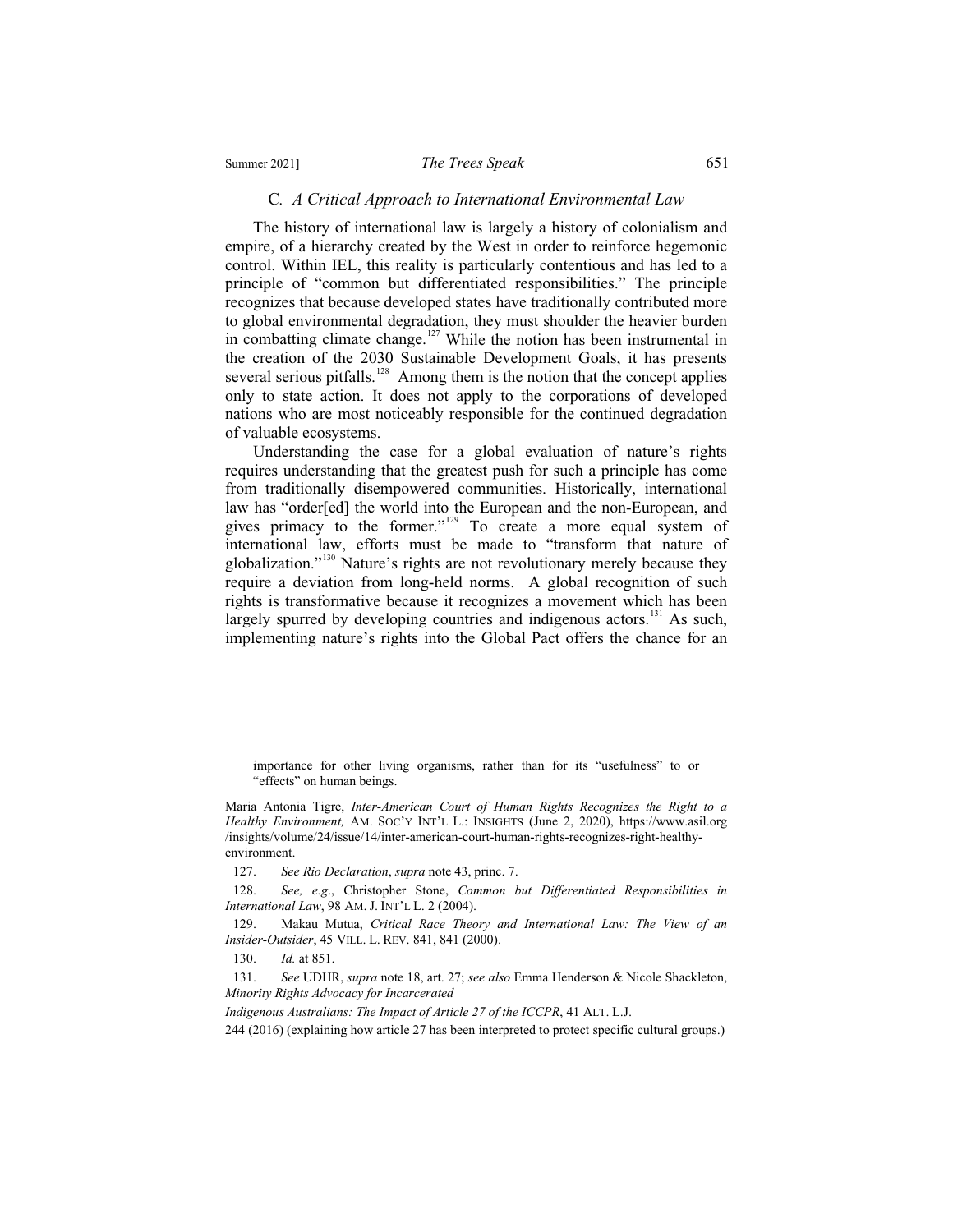amplification of traditionally disempowered voices and an opportunity to diversify IEL. $^{132}$ 

The movement may buck traditional notions of property and sovereignty. However, this is not as radical as it may seem, and recognizing nature's rights in the Global Pact would not be out of step with the current trajectory of IEL. The United Nations has recognized the need to exist in "harmony with nature" no less than ten times.<sup>133</sup> The difficulty now is understanding how to crystallize principles which emphasize harmony with nature when so many member states have varying understandings of what "nature" even means. However, international law has made such a shift before. In the wake of World War II, the international community drew together to solidify a universal understanding of human rights despite varying norms, values, and beliefs. That process could be mirrored now in an effort to expand the rights of nature.

#### IV. The Utility of Soft Law: Using Human Rights as a Roadmap

The Universal Declaration of Human Rights ("UDHR") represents the international community's most cohesive effort to codify the obligations human beings owe to one another. It is undeniably a foundational document of international law – yet it is not a binding instrument. The process for creating the UDHR provides valuable insight into how the Global Pact could be utilized to create a foundation for nature's rights. Further, the impending environmental crisis puts all of the rights enshrined in the UDHR into peril, particularly for vulnerable people, and thus exacerbates the need for a complimentary document for the rights of nature.

## A*. The UDHR Clarified Existing International Conversation, Helping Ensure its Success*

The atrocities of World War II resulted in an international legal movement to establish global human rights law. Before the 1940s, the language of individual "human rights" hardly existed,<sup>134</sup> and certainly could not be considered universal.<sup>135</sup> Notably, the Covenant for the League of

 <sup>132.</sup> For a more robust understanding of the role of Third World Approaches to International Law in the environmental context, see Tracy-Lynn Humby, *Evaluating the Value of TWAIL, Environmental Justice, and* 

*Decolonization Discourses as Framing Lenses for International Environmental Law*, 26 TRANSNAT'L L. & CONTEMP. PROBS. 317 (2017).

 <sup>133.</sup> *Rights of Nature*, *supra* note 90; *see also* G.A. Res. A/RES/74/224, at 2 (Dec. 19, 2019).

 <sup>134.</sup> *See* Kenneth Cmiel, *The Recent History of Human Rights,* 109 AM. HIST. L. REV. 117, 117 (2004).

 <sup>135.</sup> *See* Jan Burgers, *The Road to San Francisco: The Revival of the Human Rights Idea in the Twentieth Century,* 14 HUM. RTS. Q. 447–77 (1992).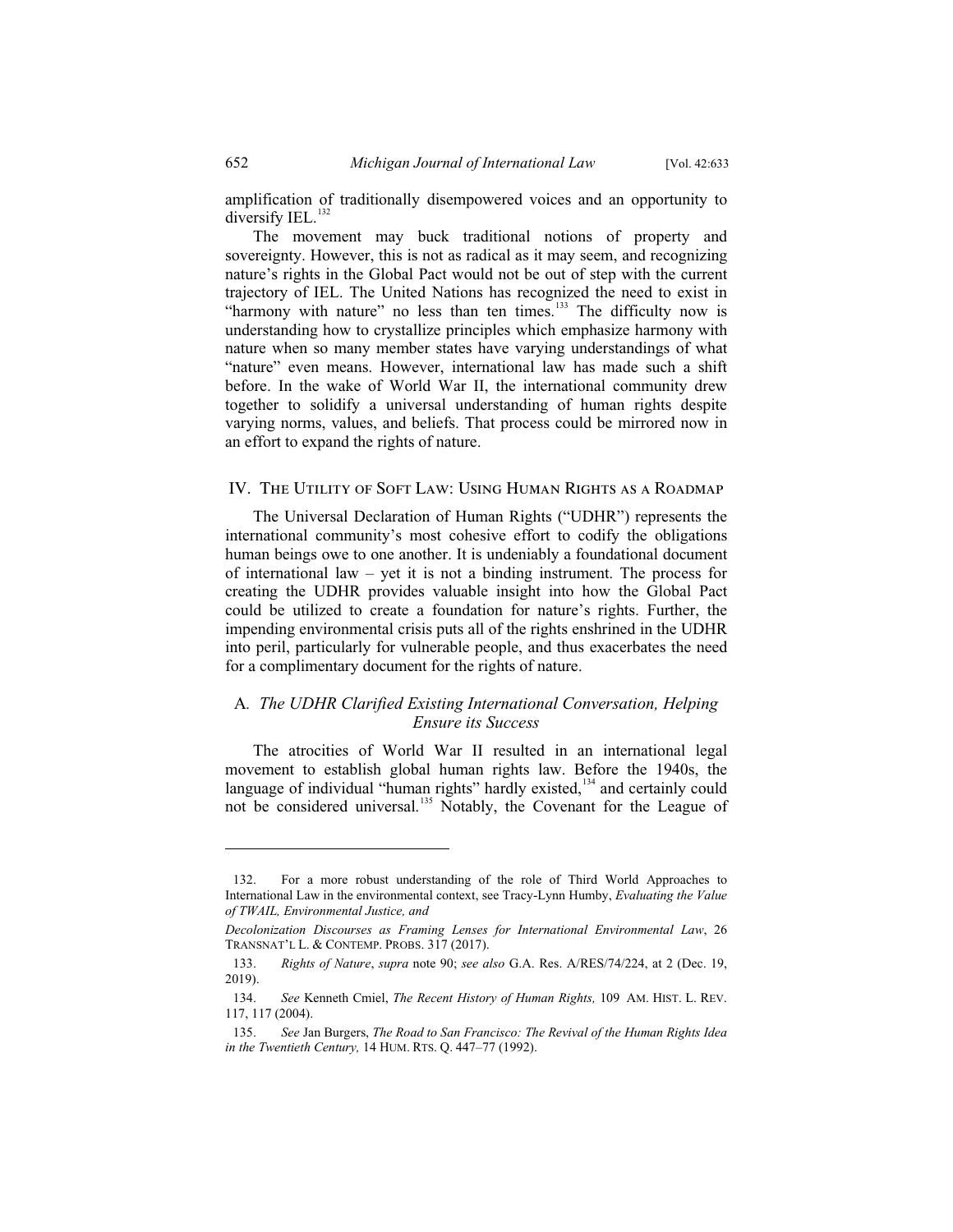Nations of 1919 codified only "fair and humane conditions of labour"<sup>136</sup> and "just treatment,"<sup>137</sup> possessing no mention of the now familiar rhetoric of "human dignity."<sup>138</sup> The war changed the language of international commitment. By 1942, the Allied forces issued a proclamation stating that they were, "convinced complete victory over their enemies [wa]s essential to defend life, liberty, independence and religious freedom, and *to preserve human rights and justice in their own lands, as well as other lands."*<sup>139</sup> This shift in rhetoric demonstrated a shift in how countries understood their obligations: "Human rights" were now a shared international burden.

At the war's end, the delegates to the United Nations dedicated themselves to preventing another global outbreak of violence. The UDHR formed a pillar of the newly minted United Nations, clarifying the goals of the already-ratified U.N. Charter. Prior to its existence, human rights existed in a patchwork of individual bilateral and regional treaties. The doctrine of human rights then looks much as IEL does now, created from a collage of subject specific treaties rather than a systemic effort of international relations.<sup>140</sup> However, these particular treaties created a "cumulative effect" which amounted to an "established tradition" of human rights. $141$  That tradition created the groundwork for the creation of the UDHR in the wake of World War II. Upon its ratification, international law formally recognized that all nations of the world owe human beings certain rights and obligations not based upon citizenship or status, but on a shared value of humanity itself. $142$ 

Creating the UDHR was a laborious process. The Committee tasked with the decision met eighty-six times to debate the final text, which does not include various subcommittee meetings, nor preliminary drafting meetings.<sup>143</sup> The Committee spent more time on the Declaration than on any other founding document of the United Nations, including the United Nation's Charter.<sup>144</sup> It was, by no accounts, an easy process, nor one which every country came to the table with identical perspectives or shared values. Because of the incongruity in expectations, the UDHR's existence as a

<sup>136.</sup> League of Nations Covenant art. 23.

<sup>137.</sup> *Id*. art. 23.

<sup>138.</sup> UDHR *supra* note 18, art. 23.

<sup>139.</sup> Declaration by United Nations, Jan. 1, 1942, 55 Stat. 1600 (emphasis added).

<sup>140.</sup> MOSES MOSKOWITZ, HUMAN RIGHTS AND WORLD ORDER: THE STRUGGLE FOR HUMAN RIGHTS IN THE UNITED NATIONS 15 (1958).

<sup>141.</sup> *Id.* at 15.

<sup>142.</sup> UNITED NATIONS, OUR RIGHTS AS HUMAN BEINGS: A DISCUSSION GUIDE ON THE UNIVERSAL DECLARATION OF HUMAN RIGHTS 18–19 (1951).

<sup>143.</sup> NEHEMIAH ROBINSON, UNIVERSAL DECLARATION OF HUMAN RIGHTS: ITS ORIGIN, SIGNIFICANCE, APPLICATION, AND INTERPRETATION 27 (1958).

<sup>144.</sup> HERBERT VERE EVATT, THE TASK OF THE NATIONS 113 (1949).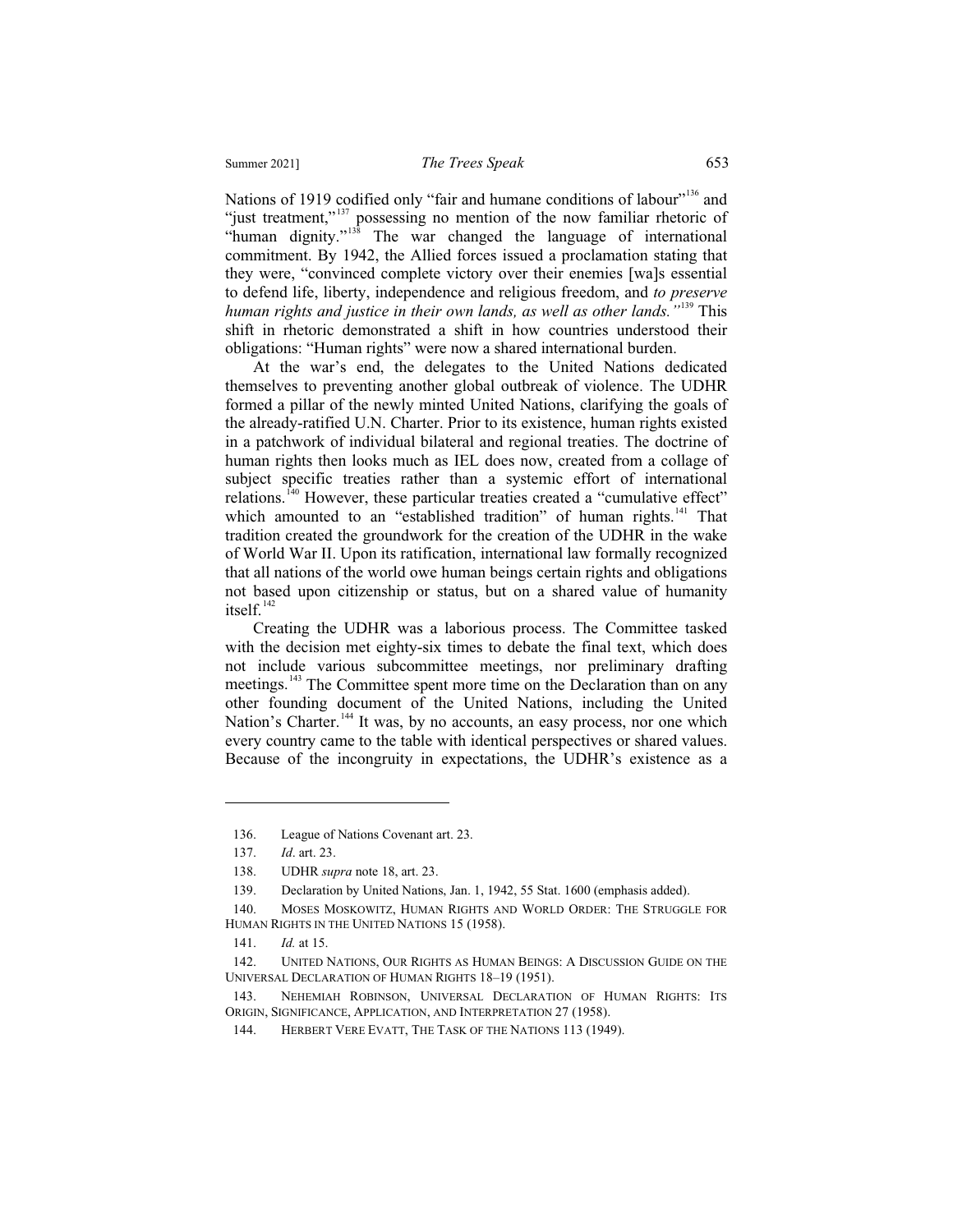nonbinding document was integral to its success. In the end, it was voted into existence with only eight abstentions and no votes against.<sup>145</sup>

Importantly, the finalized UDHR meant different things to different nations. Some considered it a general call to action, but little more.<sup>146</sup> Others saw it as a quasi-binding document, capable of reshaping the international world order.<sup>147</sup> Interestingly, the UDHR was always meant to coexist alongside a binding treaty on human rights.<sup>148</sup> That treaty never materialized because the member states of the United Nations could never formally agree upon how it should look–but the UDHR is still considered a foundational success in the realm of international law. Ultimately, its existence is what matters rather than the fact that countries interpret the document in different ways.

The UDHR's nonbinding status allowed it to inspire individuals, nations and even entire regions to create carefully tailored, uniquely appropriate actions to promote human rights. In fact, the ability to adapt the UDHR's goals to fit regional sensibilities and understandings of rights-based norms has been critically important. Just two years after the UDHR was ratified, the binding European Convention on Human Rights ("ECHR") was created in its image.<sup>149</sup> In 1969, the Organization of American States adopted the American Convention on Human Rights;<sup>150</sup> in 1981, the African Union adopted the African Charter, which created justiciable rights and duties based upon the UDHR.<sup>151</sup> These three documents have been monumentally influential in the development of judiciable human rights law.

In the decades since the UDHR's creation, a great many global human rights treaties also have been steadily created and ratified in an effort to fulfil its initial mission, including the landmark International Covenant of Civil and Political Rights ("ICCPR")<sup>152</sup> and the International Covenant for Economic and Cultural Rights ("ICESR").<sup>153</sup> The ICCPR went on to spawn the Human Rights Committee, which is now one of the United Nations' most active bodies, and is widely considered the most authoritative voice on

 <sup>145.</sup> ROBINSON, *supra* note 143, at 28.

 <sup>146.</sup> MOSKOWITZ, *supra* note 140, at 15.

 <sup>147.</sup> *Id*. at 15.

 <sup>148.</sup> ROBINSON *supra* note 143 at 29.

 <sup>149.</sup> European Convention for the Protection of Human Rights and Fundamental Freedoms, Nov. 4, 1950, 213 U.N.T.S. 221 [hereinafter European Convention on Human Rights].

 <sup>150.</sup> Organization of American States, American Convention on Human Rights, Nov. 22, 1969, O.A.S.T.S. No. 36, 1144 U.N.T.S. 123.

 <sup>151.</sup> African Charter on Human and Peoples' Rights, June 27, 1981, OAU Doc. CAB /LEG/67/3/Rev.5, 21 I.L.M. 59 (1982).

 <sup>152.</sup> International Covenant on Civil and Political Rights, Dec. 16, 1966, 999 U.N.T.S. 171 [hereinafter ICCPR].

 <sup>153.</sup> International Covenant on Economic, Social and Cultural Rights, 1978, 993 U.N.T.S. 3 [hereinafter ICESR].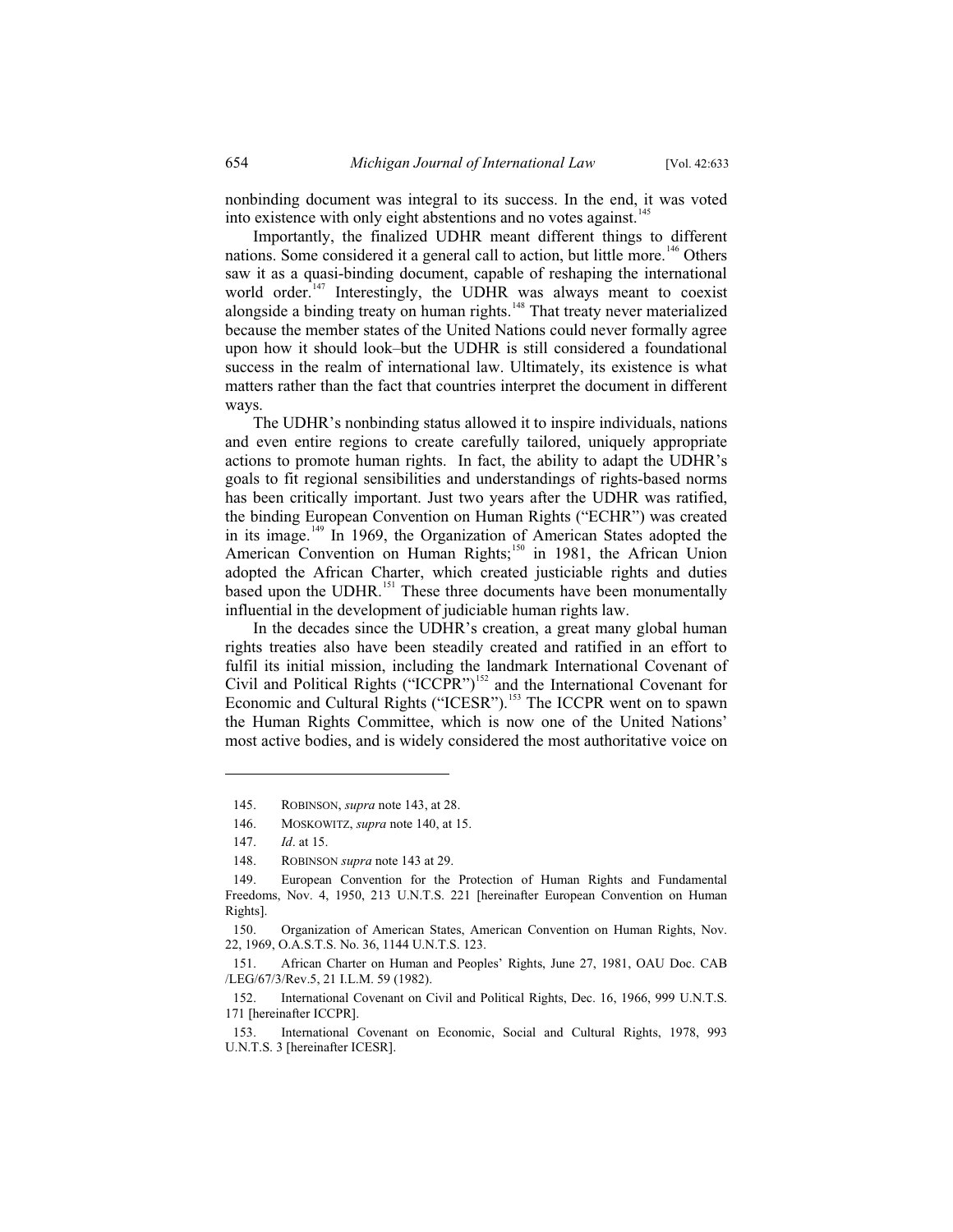human rights norms. Similarly, the UDHR inspired a variety of subject matter treaties, such as the Convention for the Elimination of Discrimination Against Women and the Convention on the Rights of the Child, which have gone on to create very active treaty body reporting groups.<sup>154</sup> Throughout all of this, the subject matter of human rights has remained controversial worldwide. However, by allowing adaptable structures for debate based upon foundational norms, the UDHR has encouraged the doctrine to grow. While it bound no one country to a specific action, it has inspired decades of complex growth within the doctrine.

In the context of a Global Pact codifying Earth Jurisprudence, this pathway is illuminating. A Global Pact focused on nature's rights need not be binding to be influential; instead, it can offer a roadmap for how countries can move forward in their own development of environmental laws. Like the UDHR, the Global Pact could draw upon the existing trend of nature's rights to fill in the gaps in existing law. Doing so could provide an important baseline for other environmental documents and provide a roadmap for guiding regional treaties under the umbrella of IEL.

#### B*. The Protection of the Environment is Vital to the Mission of the UDHR*

It is worth noting that as environmental degradation rapidly increases, the project of the Universal Declaration of Human Rights itself is in dire danger. Ellen Hey argues that every right within the Declaration is threatened now that humans have reached the Anthropocene.<sup>155</sup> She suggests that the current environmental crisis requires human beings to reimagine their relationship to the world before the world's conditions become even more severe; as conditions deteriorate, human rights themselves will become unsustainable.

Many nations have attempted to circumvent this problem by establishing the right to a healthy environment as a foundational human right.<sup>156</sup> The data is clear that this approach has some merit; seventy-eight percent of these countries saw a reported strengthening of domestic laws once constitutional provisions were implemented.<sup>157</sup> The impact is similarly stark in the extraconstitutional level where sixty percent of the states within the United States have implemented some kind of environmental protection regime in their state constitution.<sup>15</sup>

<sup>154.</sup> United Nations Convention on the Rights of the Child, Nov. 20, 1989, 1577 U.N.T.S. 3 [hereinafter CRC].

<sup>155.</sup> Ellen Hey, *The Universal Declaration of Human Rights in the Anthropocene*, 112 AM. J. INT'L L. 350, 352 (2018).

<sup>156.</sup> GLOBAL REPORT, *supra* note 46.

<sup>157.</sup> *Id*. at 157.

<sup>158.</sup> *Id.* at 161.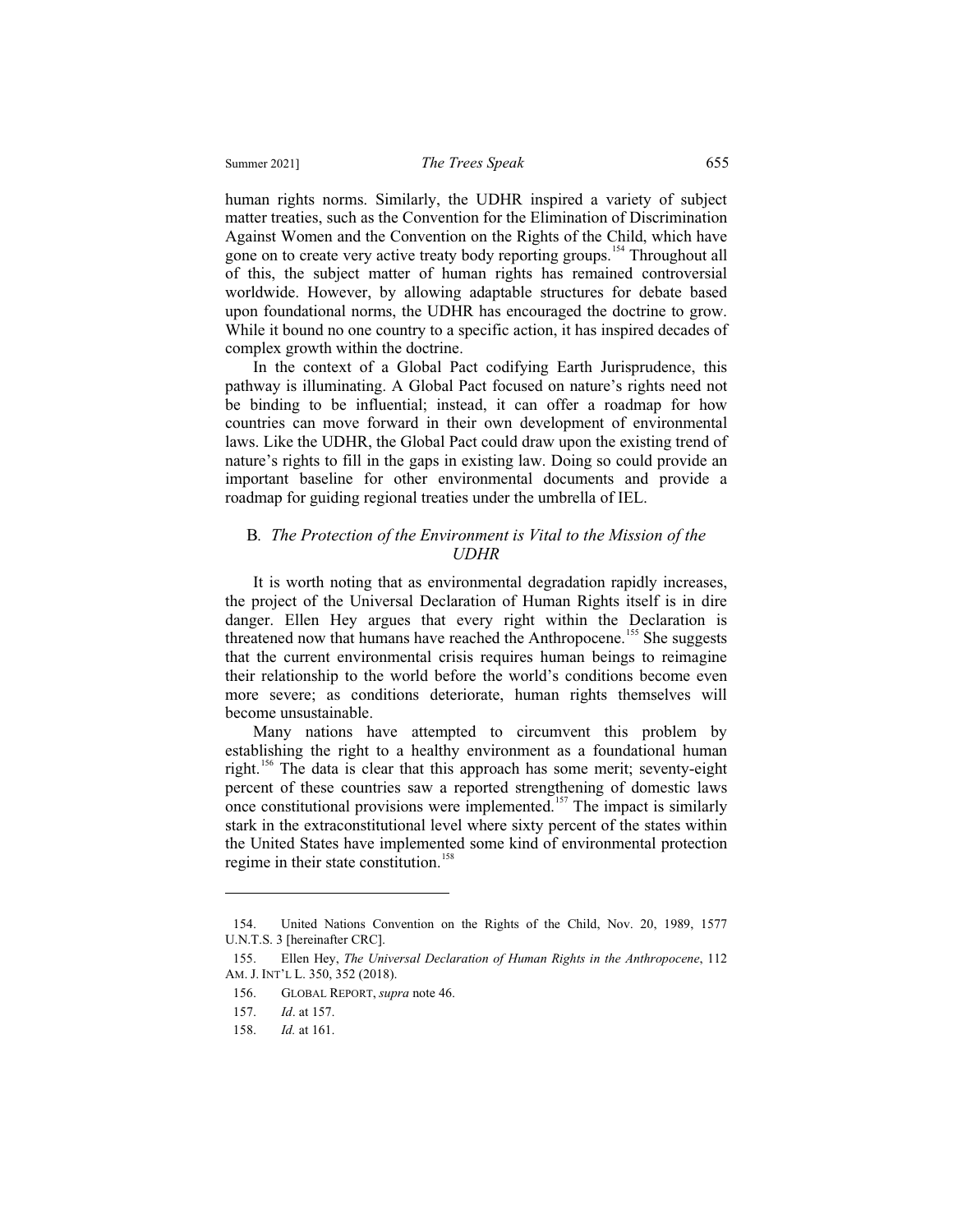However, this approach has limits. The first United Nations study on the environmental rule of law found in 2019 that, "[w]hile environmental laws have become commonplace across the globe, too often they exist mostly on paper because government implementation and enforcement is irregular, incomplete, and ineffective."<sup>159</sup> Most notably, confusion surrounding what it requires of a state to implement a human right to healthy environments has led to both poor implementation and even poorer enforcement. In short, the laws exist on paper, but they have had little real impact. Conversely, applying rights of nature allows for immediate shifts in legal cultures. In a 2016 study of thirteen Ecuadorian cases brought under the adapted constitution, it was found that nature's rights cases "build precedent and raise awareness" for environmental litigation much more effectively than other legal strategies.<sup>160</sup> Because legal suits can be brought on behalf of nature itself, cases are more straightforward than an approach in which humans must be able to prove harm to themselves. Such cases brought more significant wins for the environment, and protected rivers, mountains, forests, and seas in much more comprehensive ways. As such, an argument for an international document supporting Earth Jurisprudence can also persuasively be made in the name of human rights themselves.

#### V. CONCLUSION

When establishing the first Tribunal for the Rights of Nature in 2014, Cormac Cullinan declared the international legal structure of the twenty-first Century to be "an arid wasteland devoid of leadership and of any discernible tracks towards a viable future for most of humanity."161 In the same year, the first People's Climate March rocked New York City, drawing tens of thousands.<sup>162</sup> In the years since, environmental activism has only increased; as youth activist Greta Thunberg reminded us all, "[o]ur house is on fire."<sup>163</sup> In 2019, more than six million individuals joined the People's Climate March.<sup>164</sup> The world is desperate for a change. An increasing flood of

 <sup>159.</sup> *Id.* at 3.

 <sup>160.</sup> Kauffman & Martin, *supra* note 84, at 131.

 <sup>161.</sup> Cormac Cullinan, *A Tribunal for Earth: Why It Matters*, INT'L RTS. NATURE TRIB. (June 1, 2012), https://www.rightsofnaturetribunal.org/a-tribunal-for-earth-why-it-matters/.

 <sup>162.</sup> *See* Lisa Foderaro, *Taking a Call for Climate Change to the Streets,* N.Y. TIMES (Sept. 21, 2014), https://www.nytimes.com/2014/09/22/nyregion/new-york-city-climatechange-march.html.

 <sup>163.</sup> Greta Thunberg, *'Our house is on Fire': Greta Thunberg, 16, Urges Leaders to Act on Climate,* GUARDIAN (Jan. 2019), https://www.theguardian.com/environment/2019/jan/25 /our-house-is-on-fire-greta-thunberg16-urges-leaders-to-act-on-climate#:~:text=Our%20house %20is%20on%20fire.,able%20to%20undo%20our%20mistakes.&text=And%20on%20 climate%20change%2C%20we%20have%20to%20acknowledge%20we%20have%20failed..

 <sup>164.</sup> Matthew Taylor, Jonathan Watts & John Bartlett, *Climate Crisis: 6 Million People Join the Latest Wave of Global Protests*, GUARDIAN (Sept. 2019), https:/